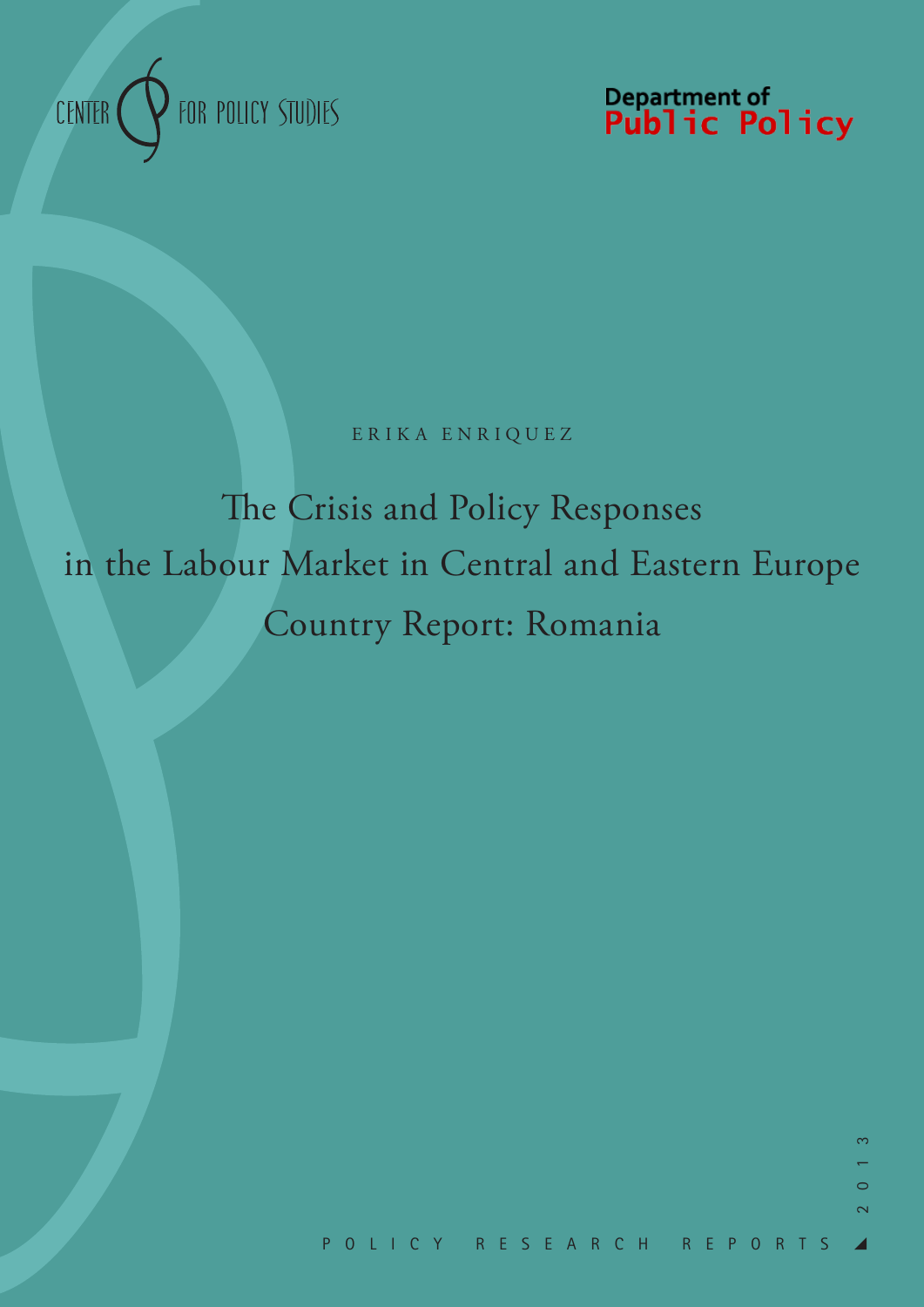# **Table of Contents**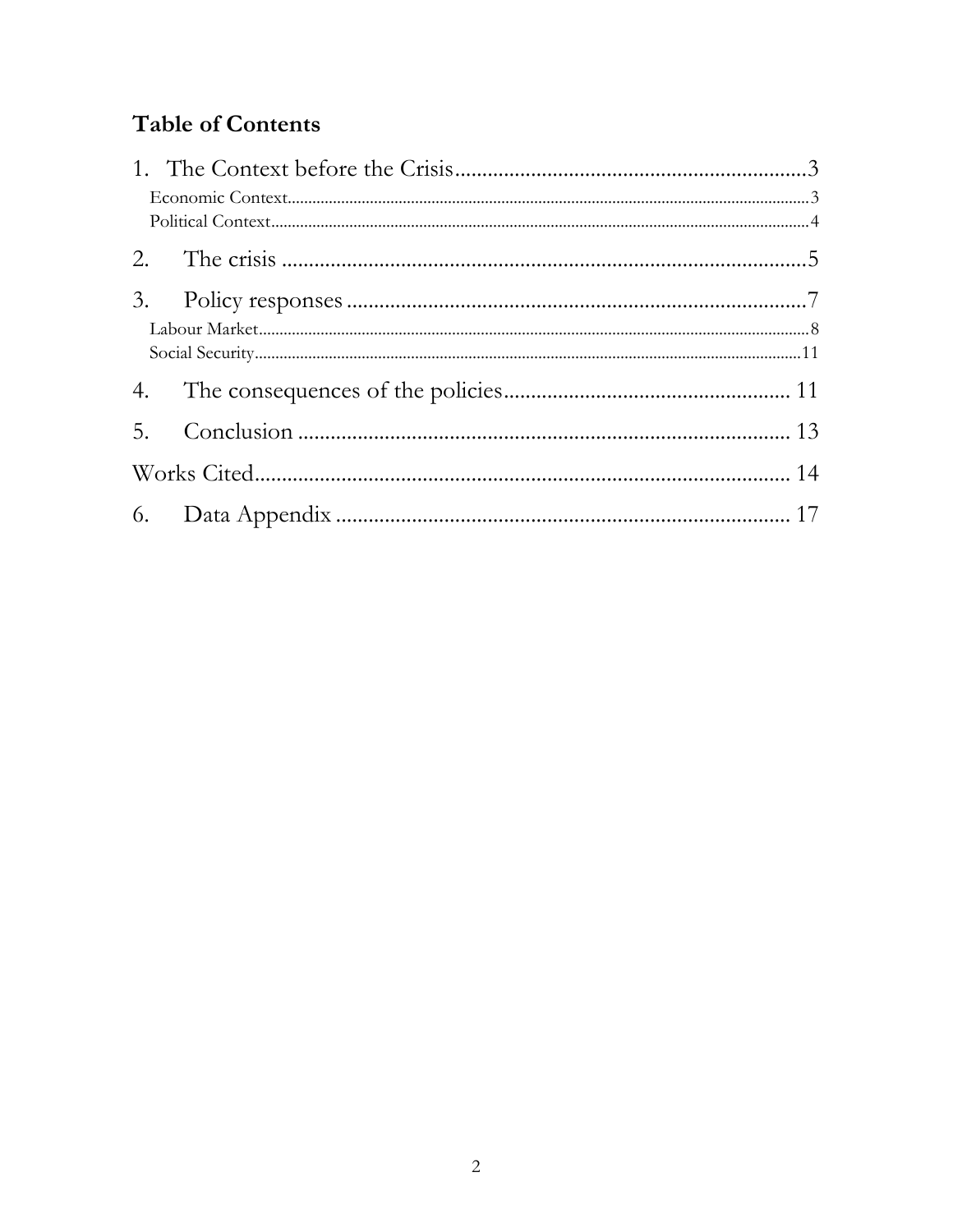### **1. The Context before the Crisis**

#### **Economic Context**

The year 2000 marked in Romania the beginning of a period of economic prosperity. This is clearly visible in Figure 1, in 2000, positive GDP growth came after three successive years of economic recession, along with a significant cut in inflation rate (Figure 4). The recovery was possible thanks to the good performance of domestic consumption and domestic and foreign investment. The improvement in business environment, incentives and economic stability, contributed to increase investor's confidence. Foreign Direct Investment (FDI) as a percentage of GDP presented very high volumes starting with 2004, tendency maintained until 2008. Likewise, gross capital formation as share of GDP presented a growing trend in the period 1999-2008. Domestic consumption, a key component of GDP growth in Romania, also supported economic recovery (see Figure 8). However, general government deficits and large current account imbalances accompanied this investment-led growth. Current account deficit as percentage of GDP went from 3.6% in 2000 to 11.5% in 2008 (Figure 13). These wide macroeconomic imbalances, made the fast GDP growth unsustainable and the economy vulnerable to international economic crisis.

During the years of economic prosperity, the government adopted a series of reforms aimed at making Romania a European Union (EU) Member State. In 2007 Romania's accession to the European Union led to an improved economic outlook, the GDP continued to grow at rates of 6.3% in 2007 and 7.3% in 2008, well above the European average. Moreover, the accession to the European Union speeded up the process started in early 2000s to modernise the country's economy and society.

On the supply side, the main contribution to the outstanding economic performance came from services and construction; both sectors increased their participation in the GDP as Figure 2 shows. This is in line with the attempt to make the sectoral structure of the economy similar to that of the EU, namely lower agriculture and higher services contribution in the gross value added.

In comparison with other countries of the region, as Slovakia, Estonia, Bulgaria, Czech Republic and Hungary, international trade has not played a relevant role in the Romanian economy. As percentage of GDP, exports were around 28% throughout the period 2000-2007 (Figure 13). Nonetheless, is worth to mention that exports structure presented positive changes: share of high value-added products such as transport means, machinery, and equipment increased considerably (National Bank of Romania, 2007:17).

Economic growth translated into lower unemployment rates. As Figure 14 displays the breakpoint was 2004, when after reaching a pick of 8.0% the series came in a downward path until 2008. The decline was even greater in long-term unemployment as seen in Figure 16. Unemployment rate decreased in the same proportion for women and men between 2004 and 2008, as a result the two percentage point gap in favour of women, remained unchanged. By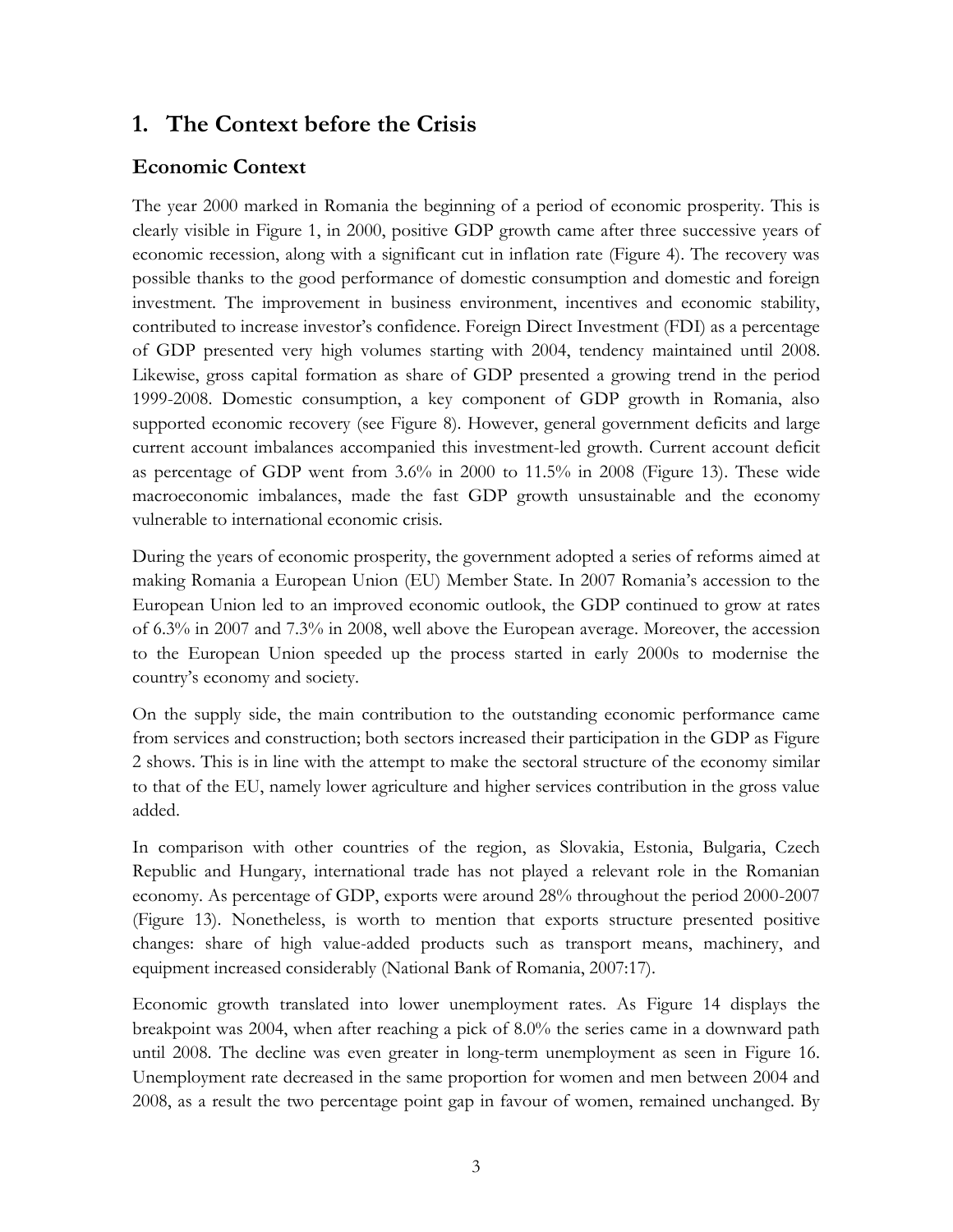contrast, good economic performance had limited impact on youth population. In the period of analysis, while adult unemployment rate decreased, youth unemployment rate remained at the same level. As a result, in 2008 youth unemployment rate was more than four times higher than adult's rate. According to Kolev and Saget (2005), this situation can be explained by labour market mismatches, namely over-supply of highly educated youth labour relative to actual demand. As a result, increase in tertiary enrolment in Romania has failed to translate into improvement in young people's employment prospects. Demographic factors can also contribute to explain the persistent youth high unemployment rates; compared with the countries of the region Romania has a relatively larger youth population (Ibid).

Coupled with job creation; both, labour productivity and real wages improved, as shown in Figures 18 and 21, respectively. The faster increase in labour productivity compared with that of real wages created a favourable frame for inflation decline and strengthened the domestic currency. However, in 2007 wage increases started to overtake productivity gains, mainly as a result of the pursuit of a loose wage policy (National Bank of Romania, 2008:15). In 2008, the downward inflation rate path broke with an increase of 3 percentage points compared to the previous year (See Figure 4).

Regarding the participation rate, the evolution from 2002 has presented minor changes (Figure 15) despite the improved labour market panorama and higher wages. This can be explained by the acceleration of the migration phenomena in the previous years of the accession to the European Union (Cindrea, 2007, p. 26), reducing the pressure in the national labour market. However, it has led to a labour deficit in sectors such as construction, agriculture, tourism and clothing and leather goods industry (Cindrea, 2007:26; Boboc, 2011:59).

About collective bargaining, the coverage was high prior to the crisis and trade unions had a relatively high mobilization power. The comprehensive industrial relations system, allowed widespread collective bargaining at national, sectoral and company levels. Moreover, the industrial relations system included a legal system supporting bipartite and tripartite consultation and negotiation between trade unions, employers and the government (Trif, 2013).

In short, the economic crisis found Romania with high economic growth rates and decreasing unemployment rates, but serious macroeconomic weaknesses: rising current account deficits, high government budget deficit, an economic expansion driven mainly by domestic consumption and FDI accompanied by a limited contribution of exports, and an increasing inflation rate.

#### **Political Context**

The end of the communist era came to Romania in 1989, when an uprising brought the execution of the communist leader, Nicolae Ceausescu. In 1990, right after Ceausescu execution, Ion Iliescu, one of the leaders of the 1989 revolution, was elected as President of Romania. The period 1990 – 1996 can be described as a gradual transition to democracy and a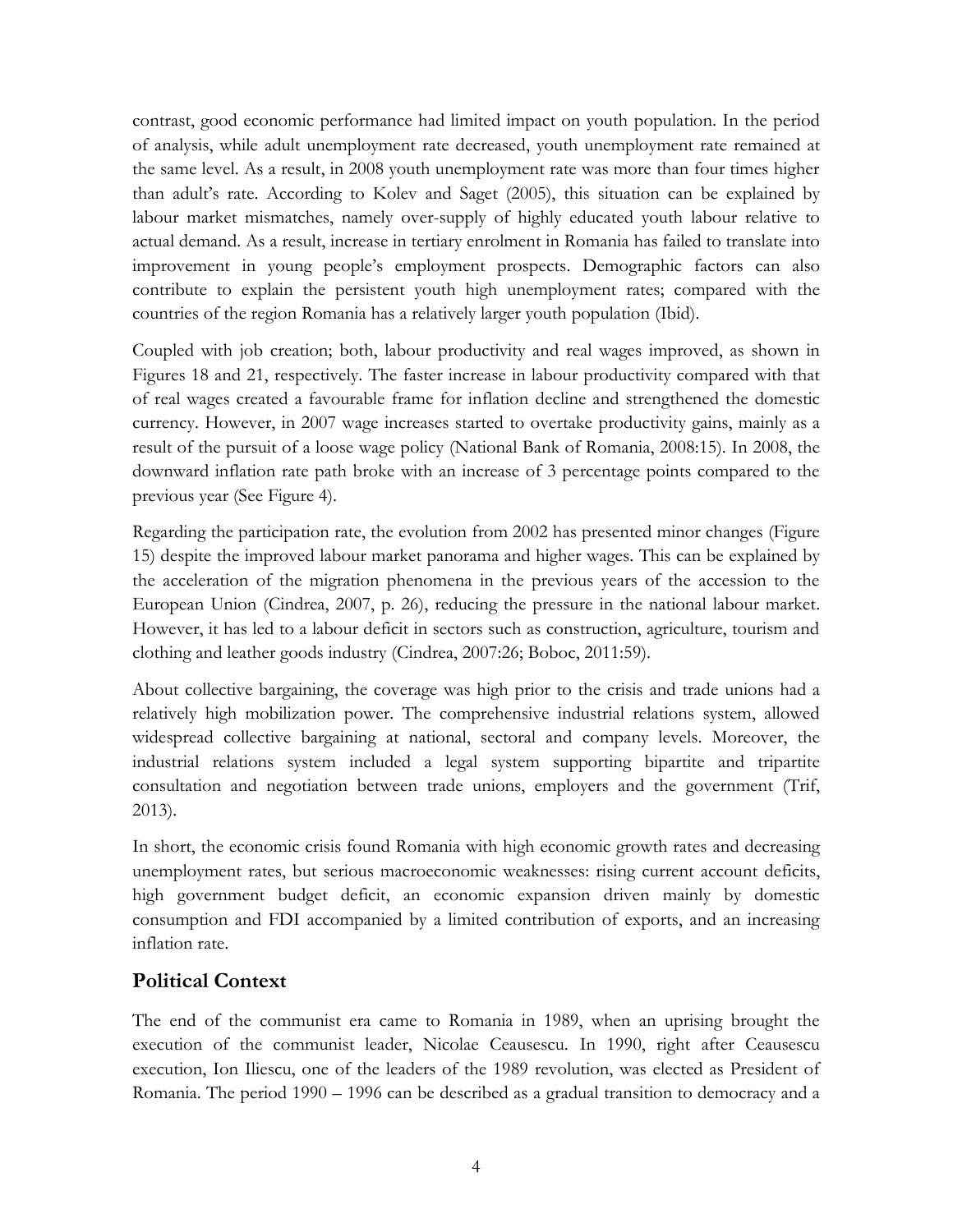functioning market system. The transition included the adoption of a democratic constitution in 1991, a semi-presidential parliamentary system, regular elections accompanied by a multiparty system, and the establishment of a legal framework for the protection of political and civil rights. In the economic front, it was set a basic legal framework for a market economy. State companies begun a privatization process along with the creation of thousands of small and medium size private enterprises, and some foreign capitals flew into the country. The economy responded positively to these reforms, the GDP variation was positive between 1993 and 1996 (Figure 1) and inflation reduced significantly (Figure 4). Iliescu's government achieved improvements on economic and political stability and the country's accession to the NATO.

In 1996, a centrist government came to power. The candidate of the Romanian Democratic Convention, representing the largest coalition of opposition parties, won the elections. Deterioration of economic situation revealed the absence of deep structural reform, needed following the fall of the communist regime. Reduction in exports marked the beginning of current account deficits and inflation peaked in 1997 to 154.8%. The left returned in 2000 when Ion Iliescu, running as the Social Democratic Party candidate, was re-elected president. The economy recovered the growth path, and the attempts to adhere the EU resulted in the signature in 2005 of the EU accession treaty, paving the way for eventually join the union in January 2007.

In 2004, the candidate of the opposition party (Democratic Liberal Party) Traian Băsescu won the presidential elections. The possibility of joining the EU gave Băsescu's government the necessary incentives for change. The accession of Romania to the EU was obtained in April 2007. Some reform progress was evident in the country, better conditions for foreign investors were created, banking system competition strengthened considerably, and privatization process saw some progress. The financial international market turmoil in 2008 coincided with Parliamentary elections, which occasioned an unprecedented easing of income and fiscal policies (National Bank of Romania, 2008:11). As a result, government deficit offset the external adjustment in the private sector and contributed to the current account deficit. Additionally, pro-cyclical nature of fiscal policy prevented the adoption of measures aimed at prepare the economy for a possible recession in 2009 (Ibid). Furthermore, full capital liberalization undertook with EU Accession Treaty, had the positive effect of contributing to economic growth, but at the same time would later facilitate the spillover of the global financial crisis.

#### **2. The crisis**

The outbreak of the financial crisis in Romania at the end of 2008 marked a turning point for the strong economic growth. In 2009 GDP decreased by 6.6% (Figure 1), the financial market turmoil initiated in the US caused foreign investors to shift away from East European economies. As Figure 3 shows, in one year FDI net inflows as a percentage of GDP dropped from 6.9% to 3.1% in 2009. Unfavourable domestic conditions accompanied the hostile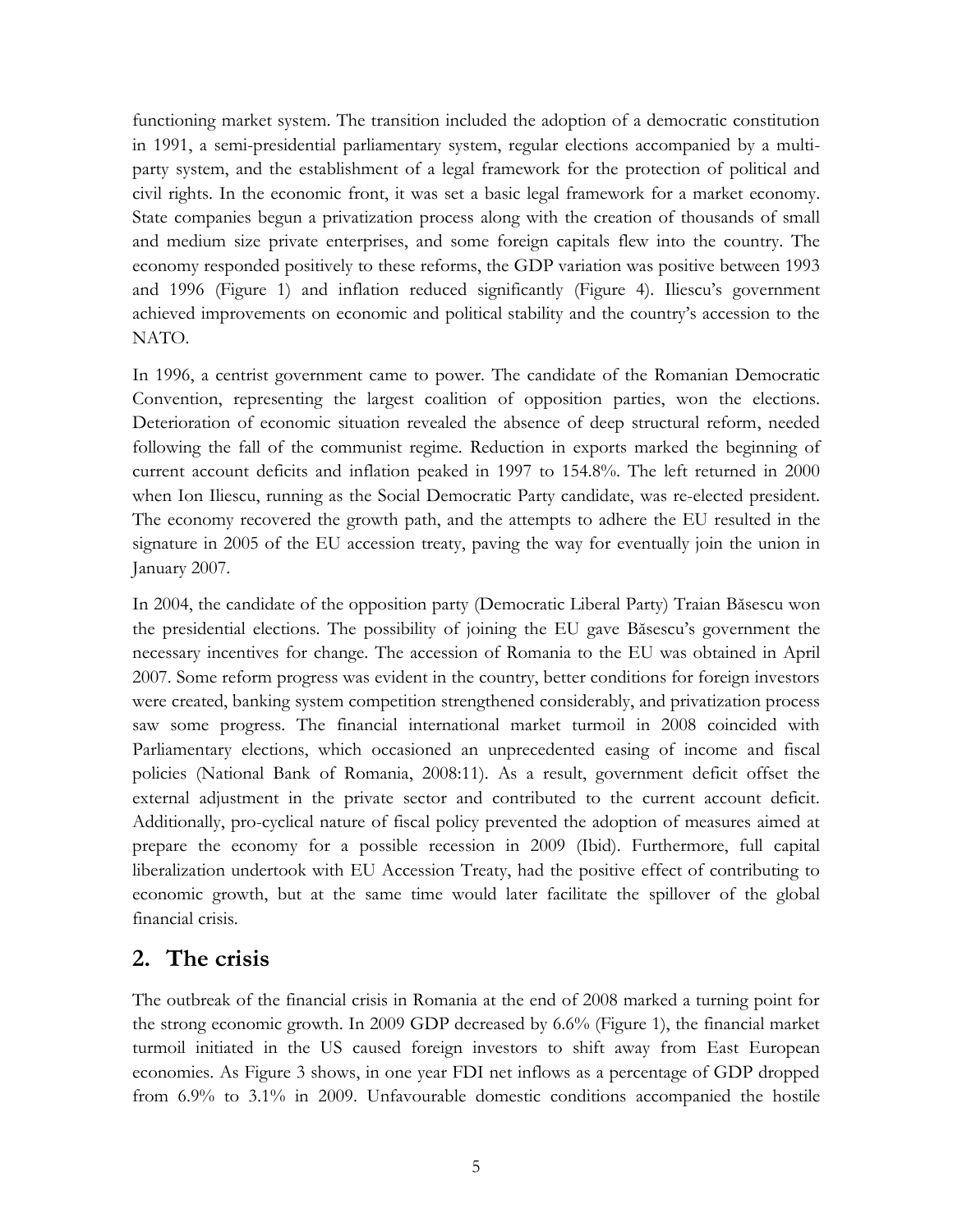external environment. As mentioned in the last section, despite strong economic growth, Romanian economy was suffering from serious macroeconomic weaknesses: rising current account and government budget deficits, an economic expansion driven mainly by domestic consumption and FDI accompanied by a limited contribution of exports, and an increasing inflation rate. This combination of factors forced Romanian authorities to make structural adjustments, as it will be seen in the next section.

Given Romania's poor export-orientation, the main transmission channel for the crisis was the capital market. Full capitals liberalization in 2006 attracted considerable amounts of FDI. However, in times of crisis, investors' increased risk aversion combined with wide current account imbalances, make Romanian economy extremely sensitive to external instability. Massive capital outflow and the depreciation of the domestic currency in 2009 caused a pronounced reduction on the current account deficit (4.2% of GDP, from 11.5% of GDP in 2008 – Figure 13), and also a modest decrease on inflation rate. Another channel of transmission of the crisis was the decrease in external private credit lines that affected both private consumption and investment. As Figures 7 and 8 shows, both gross capital formation and household's consumption expenditure as share of GDP, decreased in 2009.

The problems derived from the pro-cyclical fiscal policy came to the fore with the crisis. Public deficit as percentage of GDP reached 9.0% in 2009 (Figure 11), social security and health budgets became unsustainable in terms of relevant revenues. Moreover, in the pre-crisis period the pro-cyclical fiscal policy had contributed to overheat the economy that was already growing due to the massive private capital inflows (National Bank of Romania, 2009:11,12).

After 2009, the economy has slowly recovered. In the same year Romania obtained a EUR20 billion rescue package from the IMF, the EU and the World Bank, in exchange for steps to cut public spending, which helped it emerge from recession. Nonetheless, in the following years, government's drastic public-spending cuts caused violent protests. Based on the agreement signed with the EU, IMF and World Bank, the Romanian government adopted a series of measures aimed at recovering economic stabilization, those will be described in the next section.

Negative economic performance had adverse consequences on the labour market. Unemployment rate decreasing from 2004 increased in 2009 to 6.9%, the growing trend was kept until 2011 when peaked to 7.4% (Figure 14). Long-term unemployment that significantly improved since 2006, increased consecutively in 2010, 2011 and 2012. Youth unemployment, already a problem before the crisis, increased faster than adults' unemployment rate. The difference of 14.2 percentage points in 2008 increased to 17.1 percentage points in 2012. However, this is not only a problem in the Romanian labour market; although high, the levels of youth unemployment are not far from the EU27 average. Labour productivity stalled, after posting an average annual growth rate of 8% in the 2000-2008 period (Figure 21). The most dynamic sectors before the crisis, services and construction registered productivity losses, only industry reported productivity gains (National Bank of Romania, 2009:21). Additionally,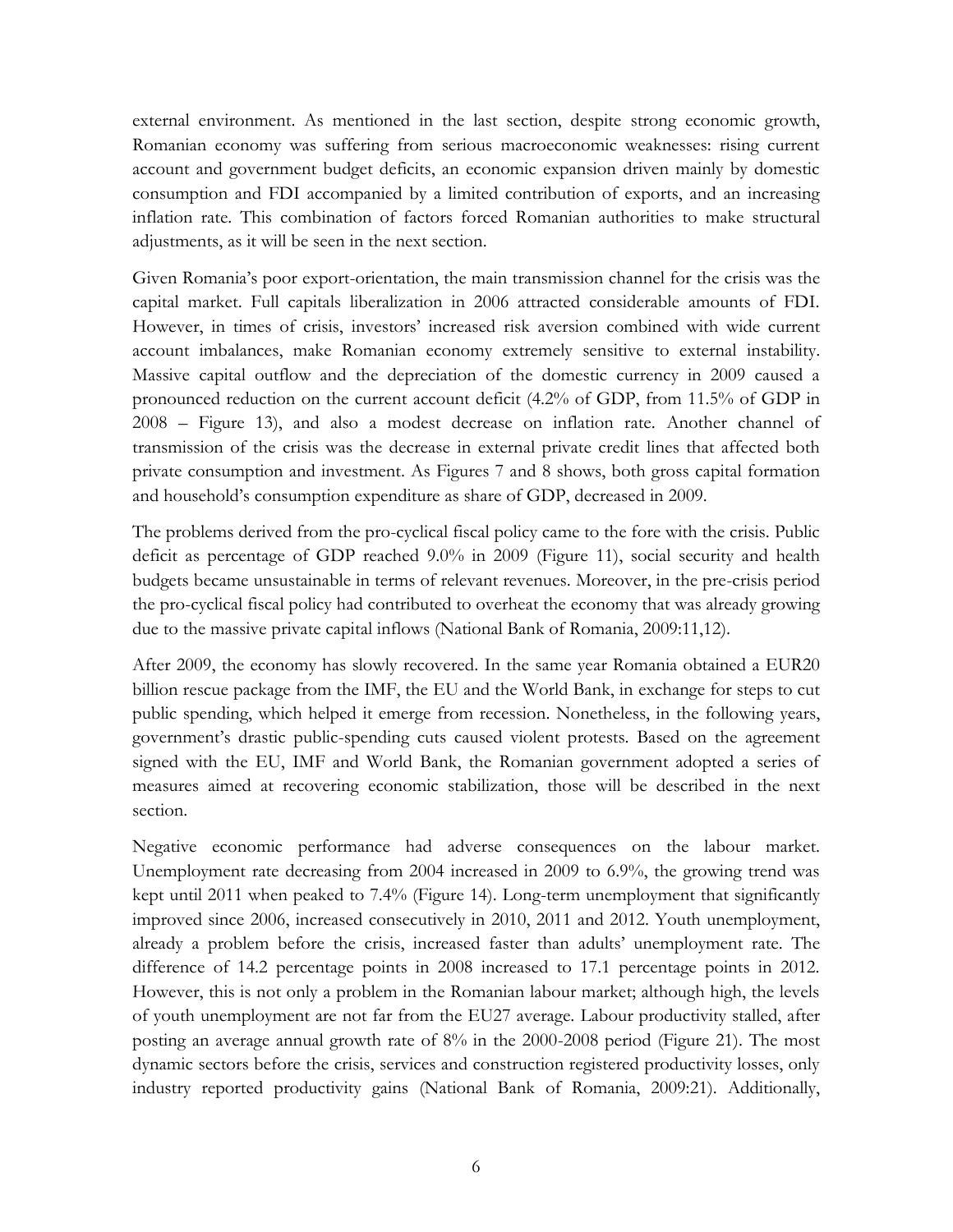industry was the only sector that increased its participation in the total gross value added as is visible in Figure 2. This is in line with the devaluation of the Romanian Leu and the consequent increase in exports throughout the post-crisis years (Figure 13). As productivity, real wages also stagnated with the crisis after continuous increase since the late 1990s.

Romania has the second highest at-risk-of-poverty rates in the EU, surpassed only by Latvia. Nonetheless, during the years of high economic growth the country presented significant improvements. All through and after the crisis this trend has been kept, GINI coefficient decreased from 37.8 in 2007 to 33.3 in 2010, closing the gap with the EU average (Figure 5). At-risk-of-poverty rate measured by Eurostat as the percentage of total population below the 60 of median income decreased 2.6 percentage points between 2007 and 2011, from 24.8% to 22.2%, still significantly above the European average. In 2011, however this indicator increased one percentage point compared with the previous year.

### **3. Policy responses**

The global financial crisis forced Romanian authorities to adopt a series of policies to adjust the economy. These policies have been mainly based in the agreement signed with the EU, IMF and World Bank in exchange of a EUR20 billion rescue loan in 2009 and a further EUR5 billion in 2011. The agreement covers three main areas: fiscal, banking and monetary reform (International Monetary Fund, 2009). Although a group of policies were opportunely adopted, the uncertainty about the elections at the end of 2009 shifted the attention from the most pressing economic problems. Some of the most unpopular measures agreed with the lenders, as the ones related to social security, were taken only after the elections. On December 2009, Băsescu was re-elected as a President, wining with a narrow majority over the opposition Social Democrats' Mircea Geoana.

First, **fiscal reform** includes measures to improve fiscal budgeting, streamline public wages and pensions, and make public enterprises more efficient to ensure that the deficit will remain low in the future. In 2009, the government announced the cut by 25% all salaries of state employees (civil servants, including teachers and doctors, and military personnel), the measure was applied from July 2010. Additionally, the VAT was increased from 19% to 24%, and unemployment benefits reduced by 15% as well as several other non-contribution based social benefits. A planned cut of 15% of the value of the state pension was declared unconstitutional by the Constitutional Court, a ruling that could not be appealed. Nonetheless, after the Constitutional Court declaration, a new law was accepted allowing state pension and salary only for pensions amounting at most to the national gross average salary RON1.680 (about EUR405).

Second, to ensure that the **banking system** remains sound, the government committed to strengthen deposit insurance system and improve bank resolution laws, so it can be more responsive in times of crisis. Banks agreed to provide additional capital as a cushion against future losses, and foreign banks in Romania agreed to keep their money in the country. In 2009, the government in cooperation with the IMF and the World Balk conducted a stress test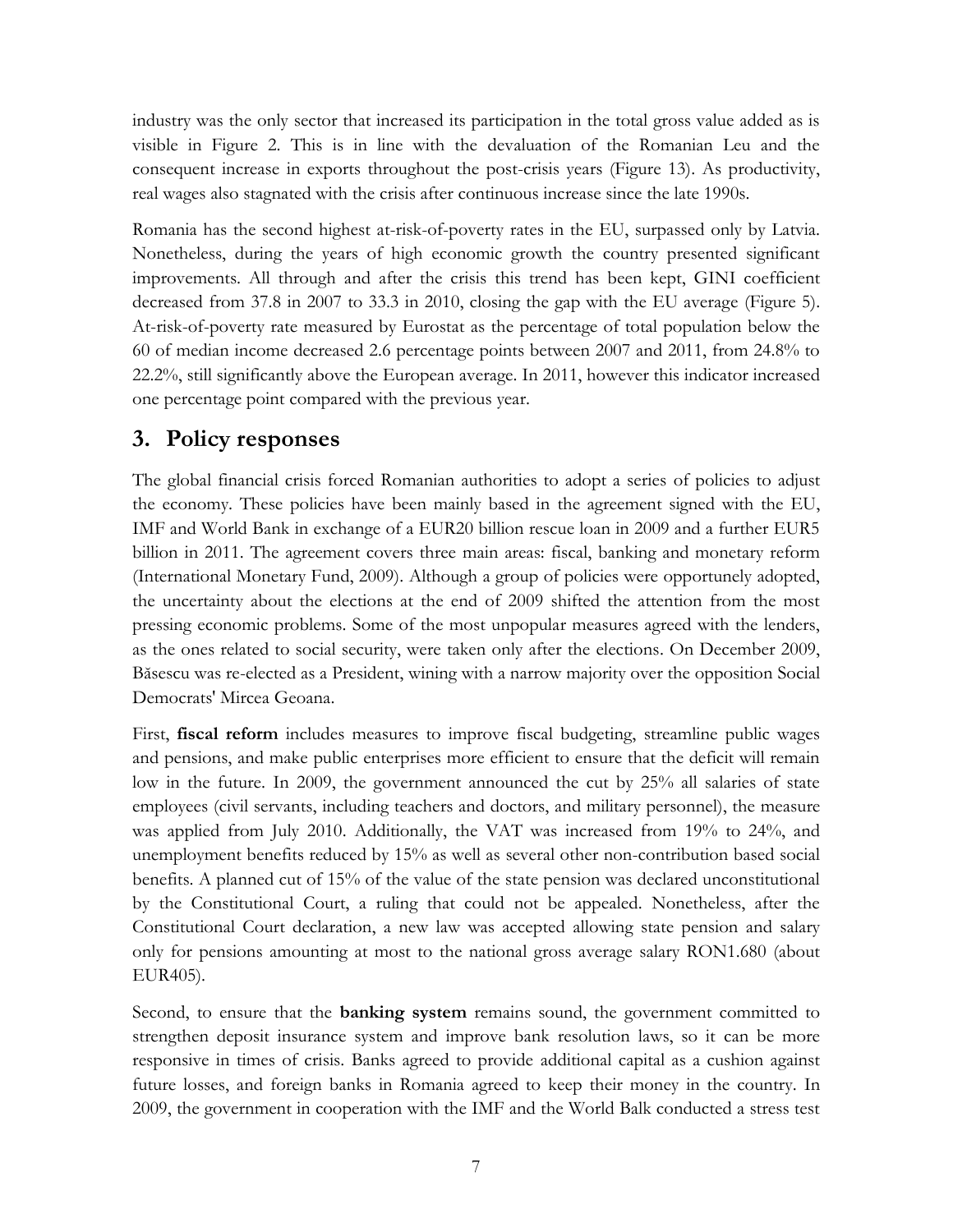exercise<sup>2</sup> on different macroeconomic scenarios and an interbank contamination risk assessment. The stress exercise results showed a stable banking system, with capitalisation, solvency and liquidity levels in line with prudential requirements. The potentially affected credit institutions raised their share capital. The results of the interbank contamination risk assessment highlighted a marginal impact of a possible default of a credit institution on the other banks via the interbank exposure channel (National Bank of Romania, 2009:29, 30). In 2009, the National Bank required capital injections for saving banks. In 2010 the National Bank of Romania, again required bank shareholders to raise endowment capital by 9.1% in real terms, increasing the solvency ratio to 15% (over the 10% required by the National Bank). Liquidity ratio has also remained above the minimum requirement equal to one.

Third, in the **monetary front**, National Bank of Romania committed to bringing inflation down within its target range, aiming at greater financial stability and a gradual reduction of interest rates in order to stimulate economic growth. Already in late 2008, the National Bank took measures to improve financial stability. Between September 2008 and February 2009, guarantees to bank deposits for private persons increased to 50.000 Euros; interest rate was cut by 25 basic points; tighter lending regulations were introduced for banks, especially on foreign currency lending; reserve requirements decreased from 20% to 18%; and as already mentioned endowment capital for saving banks increased. In the current year, the National Bank has decided to maintain the existing levels of the minimum reserve requirement ratios on both leuand foreign currency-denominated liabilities of credit institutions, while also turning to the firm management of liquidity in the banking system.

Apart from the mentioned policies, in an attempt to reactivate construction, one of the sectors that most suffered with the crisis, the government launched the 'first home' programme. As part of this programme, the banks expressed their willingness to provide loans to people for the purchase or construction of a first home up to a total of EUR1.5 billion, and the government promised to guarantee each loan up to a maximum of EUR60.000.

#### **Labour Market**

At the beginning of 2010, the government adopted a set of measures aimed at increase labour demand. The Fiscal Code was modified to restrict the contribution base for all the publicly administrated social protection schemes (pensions, health, unemployment, risks and accidents) to the equivalent of 5 average gross wages at national level. In addition, employees and employers obtained and exemption from social security contributions for three months, in case of technical unemployment (temporary interruption of employment); furthermore, unemployment insurance provide 75% of the salary. As an attempt to lower the long-term unemployment rates, the government established an incentive to hire persons that have been unemployed for at least three months, by exempting six months of payments from all

 $\overline{a}$ <sup>2</sup> Measures Bank's capacity to absorb a reasonable amount of loss and complies with statutory Capital requirements. In Romania, Banks are required to maintain a capital adequacy ratio of at at least 10 percent in an adverse macroeconomic climate.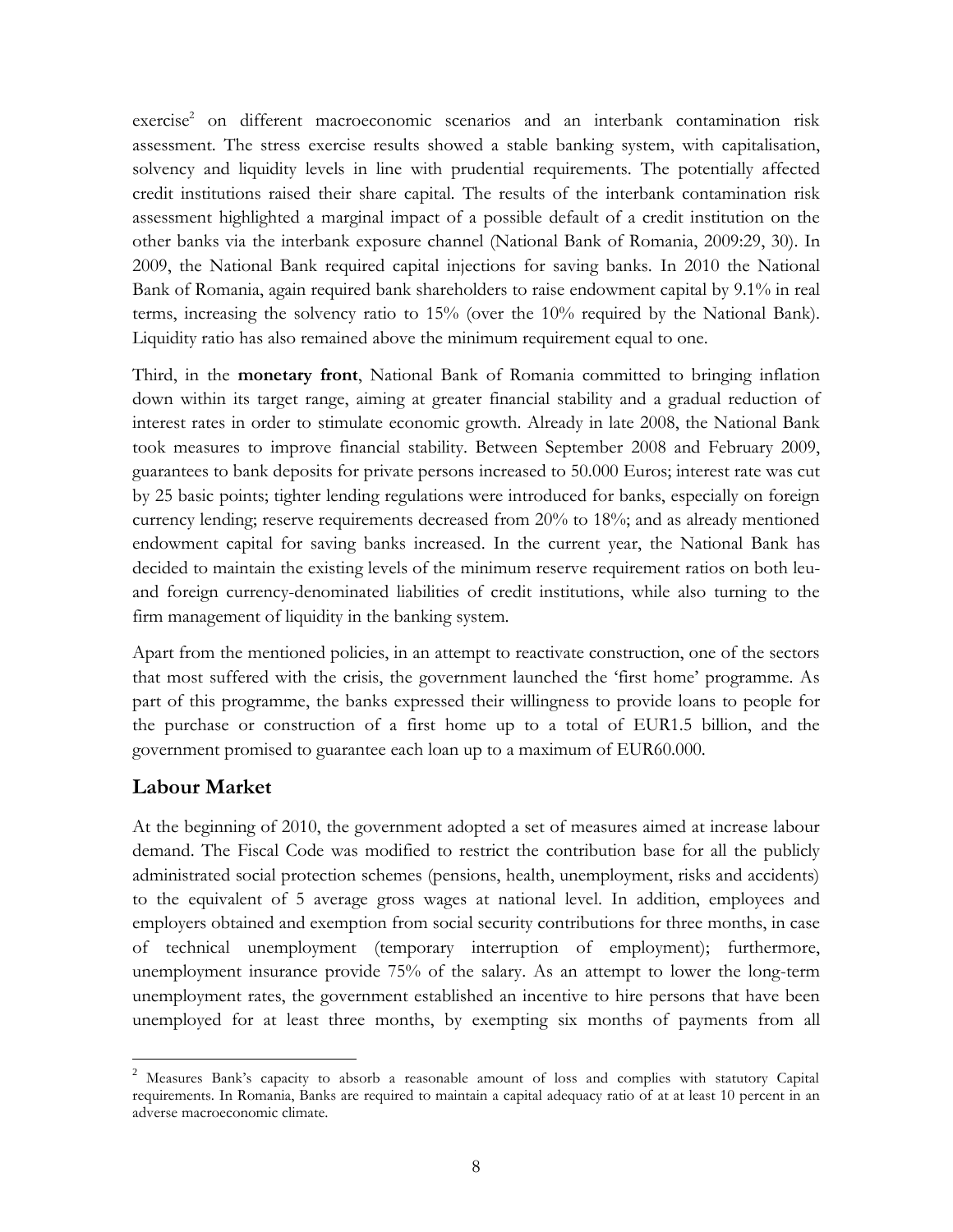contributions to the publicly financed social protection schemes. This is conditional upon the employer providing a minimum of 12 months employment for the respective employee.

Despite budgetary restrictions, the government also adopted active labour market policies to fight unemployment. In 2009, it established wages subsidies for employers of vulnerable groups as unemployed for more than six months, single earners, persons over the age of 50 and disabled. Besides, the administration increased financial support to employers offering trainings. In 2013, the government adopted a new Bill to modify and complete Act No. 279/2005 on apprenticeship at the work place. The changes aim, inter alia, at financing apprenticeship activity; employers can receive funds from the unemployment insurance budget on a monthly basis if they hire apprentices.

Two pieces of legislation of major importance for industrial relations in Romania were passed in 2011, an amended version of the Labour Code, and the Social Dialogue Act. The Social Dialogue Act abolished the national collective agreement, which served as a reference point for collective bargaining at all levels. Additionally, branch collective agreements were replaced by sectoral collective agreements. This implied that existing employer and trade union organisations that had been representative for their sectors until May 2011 will now have to prove that they meet the requirements for representativeness set out in the new legislation for the relevant sector (European Industrial Relations Observatory, 2012). The Act also brings other changes; the government is no longer represented on the Economic and Social Council (CES), and the CES has been deprived of any role in collective bargaining. For the purpose of promoting good practice in tripartite social dialogue, a committee, composed of union and employers' representatives, as well as representatives of the financial and banking industry, will be set up and coordinated by the Prime Minister, but will act only in an advisory capacity (Clauwaert & Schömann, 2012; European Industrial Relations Observatory, 2012)

On September 2011, Romania's five trade union confederations – Cartel Alfa, BNS, CLSR-FRatia, the Democratic Trade Union Confederation of Romania and the Meridian National Trade Union Confederation – sent Prime Minister Emil Boc an open letter stating their decision to suspend themselves, for an indefinite period, from all social dialogue committees in ministries, prefectures and the CES. Their decision to withdraw from all social dialogue bodies was caused by a number of factors, including the government's failure to define, by that date, the sectors of economic activity, and its failure to form the National Tripartite Council for Social Dialogue (CNTDS). This effectively abolished tripartism, blocked collective bargaining, and obstructed social partners from following the necessary procedures to regain their representativeness. The open letter ended with a request from the unions for an urgent meeting of the CNTDS, to find solutions to the issues raised and take immediate action to remedy them. At the end of September 2011, 4 out of the 13 national employer confederations (Conpirom, UGIT-1903, UGIR-1903, and the National Union of Romanian Employers), joined the five national trade union confederations to demand that the prime minister urgently call a meeting of the CNTDS. The four employer confederations and five trade unions signed an agreement to lay down the foundations for bilateral cooperation and the rules for the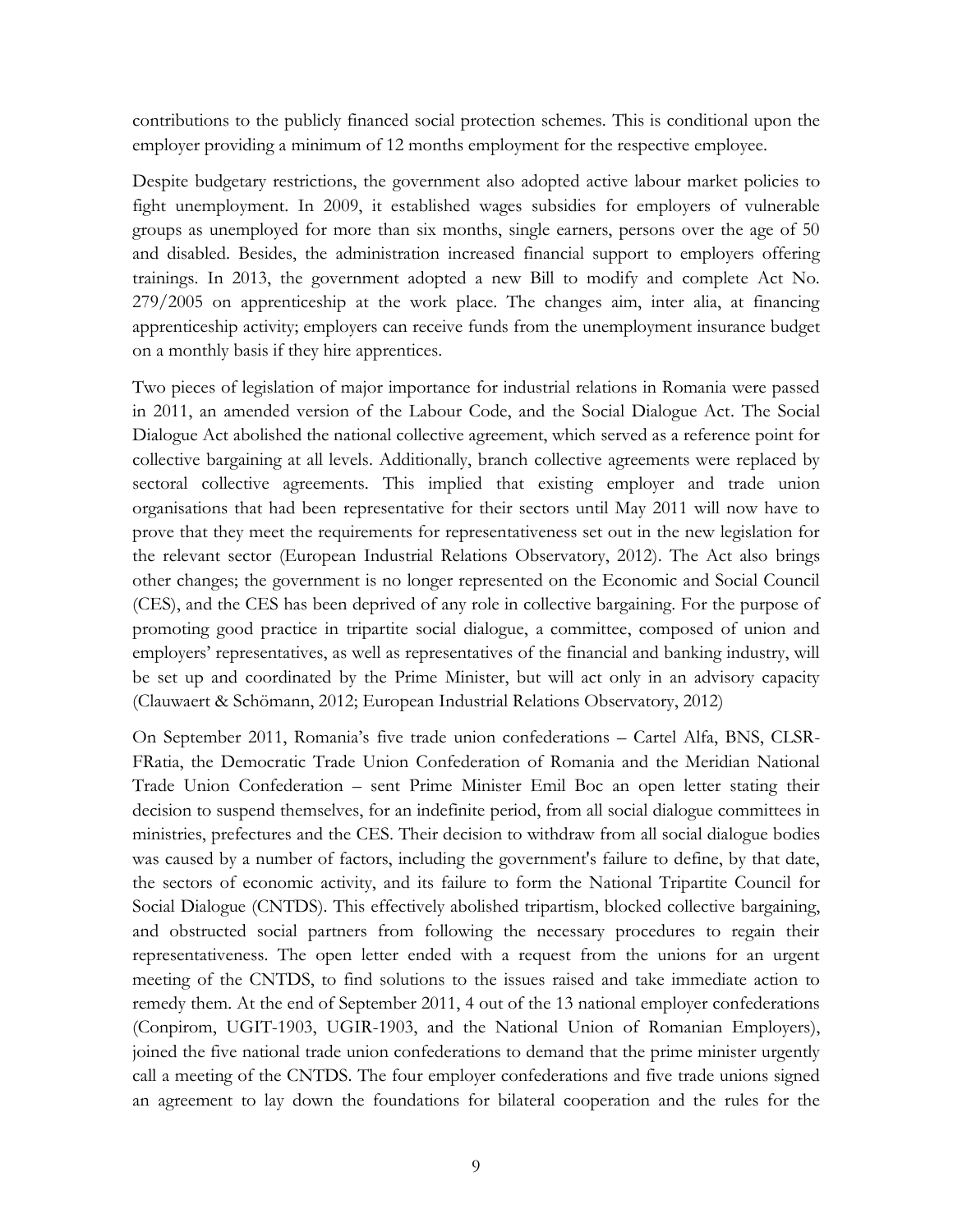tripartite social dialogue. The signatory employers and unions also decided to leave the Social and Economic Council until the government replaces its representatives with civil society representatives, as provided for in the new Social Dialogue Act (Clauwaert & Schömann, 2012; European Industrial Relations Observatory, 2012).

In May 2012, the new administration of Mihai Razvan who replaced the Prime Minister Emil Boc, initiated and published in the Romanian Official Gazette a bill to modify the contested Act on Social Dialogue No. 62/2011. It is unclear the current status of the amendments proposed on this bill; so far, is known that a draft to amend Law 62/2011 was presented to the European Commission and IMF at the end of August 2012, the Romanian government wanted to bring the contested law more in line with ILO conventions (Clauwaert & Schömann, 2013). Is also known that the first collective agreements at the sector level were concluded on November 2012 in the pre-higher education sector and, on December 2012 in the higher education and research sector and in the public utility community services sector (European Labour Law Network, 2012). The first meeting of the CNTDS was held on November 2012. At this meeting, the prime minister informed social partners of the central budget for 2012. However, it was too late for the social partners to have any say, because the state budget act had already been submitted to Parliament (European Industrial Relations Observatory, 2012).

Regarding the amended version of the Labour Code, it was adopted via Law 40/2011 of 1 May 2011. The law was adopted by emergency procedure; namely, through the government assuming responsibility for the law. The opposition unsuccessfully submitted a censure motion to prevent the adoption of this law and later contested it at the Constitutional Court, but the contestation was rejected (European Labour Law Network, 2011). The main amendments made to the labour code were (Lupu & Petrisor, 2012):

- 1. Extension of the probation period for newly hired employees, to 90 days in the case of managerial functions and 120 days in the case of executive functions
- 2. Entitled the employer to establish appropriate tasks for each employee, and fix individual performance objectives and assessment criteria for achieving it
- 3. Established harsh penalties for "black work"
- 4. Increased the period of notice for resignation or dismissal from 15 to 20 days for function workers, in order to provide employee with a longer time to find another job
- 5. Removed the article that forbids employers hiring for 90 days after collective redundancies; so, the firms can recruit from the day after the layoffs
- 6. It made much easier to conclude fixed-term individual employment contracts for a longer maximum duration period
- 7. Gives to the companies more freedom in terms of reducing working hours and corresponding salary
- 8. Employment contract is terminated as a result of employer death and dissolution of the company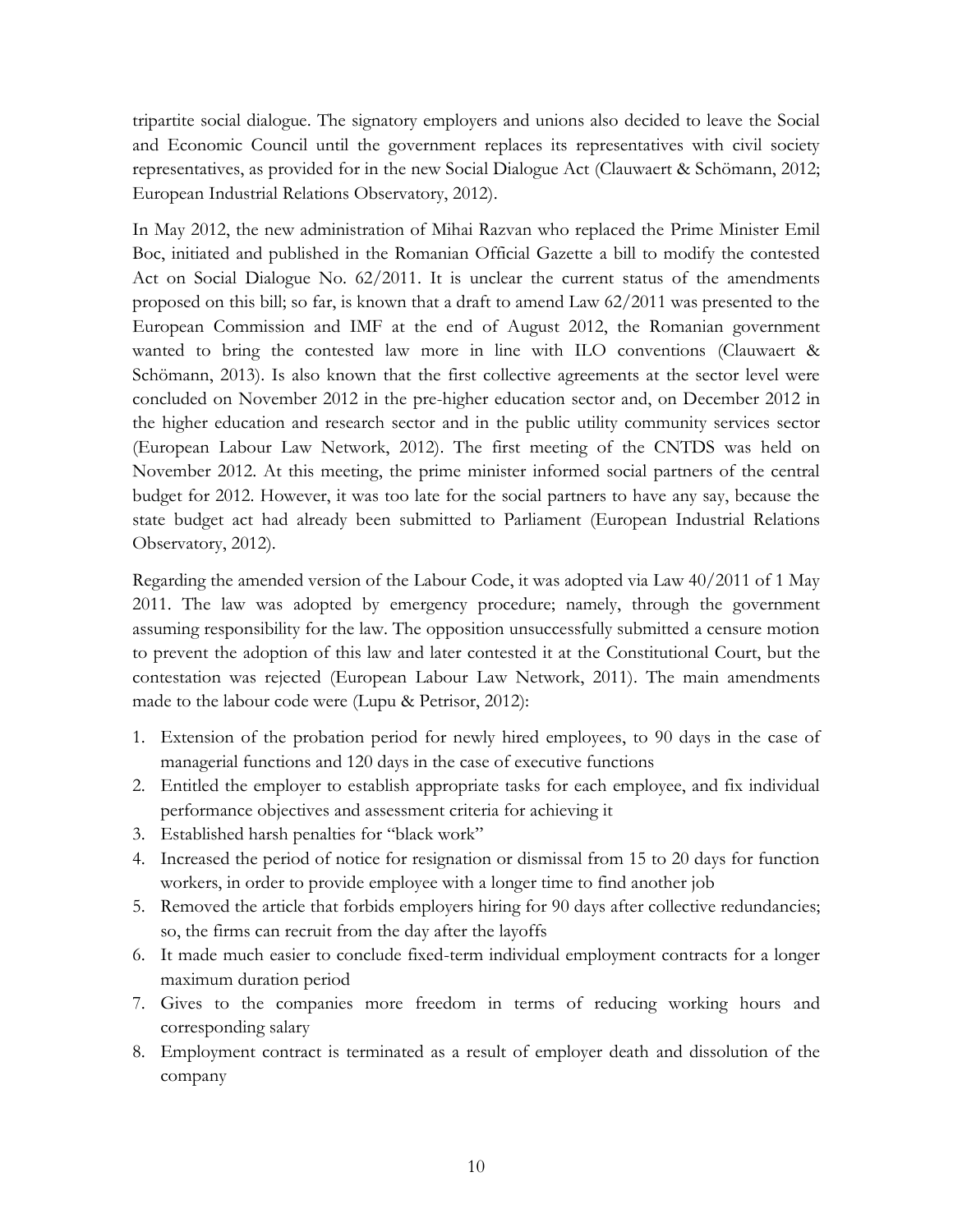- 9. The working time, with all overtime, may be extended beyond 48 hours per week, with the condition that average working hours, calculated over a reference period of 4 calendar months, three months from now, not exceed 48 hours per week
- 10. Eliminated a number of protective norms for union leaders, including the ban on dismissing them within two years of the end of their mandate or during their mandate for reasons not specific to the employee in question

#### **Social Security**

In 2010, the government implemented austerity measures to cut its budget deficit so as to meet the agreed terms with the EU, IMF and World Bank in 2009 in exchange for loans. The measures include cuts in public sector wages by 25% and public pensions by 15% as well as reductions in unemployment benefits. As already mentioned cuts in public wages were implemented in 2010 and cut in pensions was declared unconstitutional. The austerity package drew criticism from the opposition parties and the trade unions. Teachers and public servants frequently protested for the next two years. In 2012, after almost a month of daily protests and demonstrations, Mihai Razvan Ungureanu replaced Prime Minister Emil Boc on 6 February 2012. Public sector wages have gradually returned to their pre-cut level.

With respect to unemployment benefits, as one of the emergency measures to diminish the budget deficit, they were reduced by 15%. Furthermore, the government tightened the eligibility conditions for unemployment benefit removing the possibility to repeat claims in the span of 24 months through the cumulative use of contribution periods used by the same beneficiary for an earlier benefit claim. While justified in terms of financial sustainability and prevention of abusive practices, this condition however creates a considerable disadvantage for workers in temporary or seasonal jobs as well as for young people (European Commission, 2012).

### **4. The consequences of the policies**

After the crisis, despite having received the EU, IMF and World Bank rescue loan, recovery of Romanian economy has been slow. The county's economy plunged by 6.6% in 2009, felt another 1.1% in 2010; it slightly recovered in 2011, but felt back again in 2012 with a growth close to zero (Figure 1). Thus, GDP growth is still below the pre-crisis level. Nonetheless, the economy has shown some signs of recovery. According to the European Commission (EC), in 2013, GDP growth should recover modestly to 1.6%, to 1.2% according to the World Bank; more optimistic, the IMF forecasts 2.5%. The current account balance that peaked to 13.5% of the GDP in 2007 has remained at moderate levels, between 4.0% and 4.5% during the period 2009-2012 (Figure 13). Government's deficit as percentage of GDP also felt, from 9.0% in 2009 to 2.9% in 2012. Inflation rate registered in 2012 the lowest level since the 1990s, coming close to the central point of the inflation target (3 percent  $\pm 1$  percentage point). On the supply side, this recovery was upheld primarily by the industrial sector, where gross value added has continually grown since 2008 (Figure 2). On the demand side, gross fixed capital formation has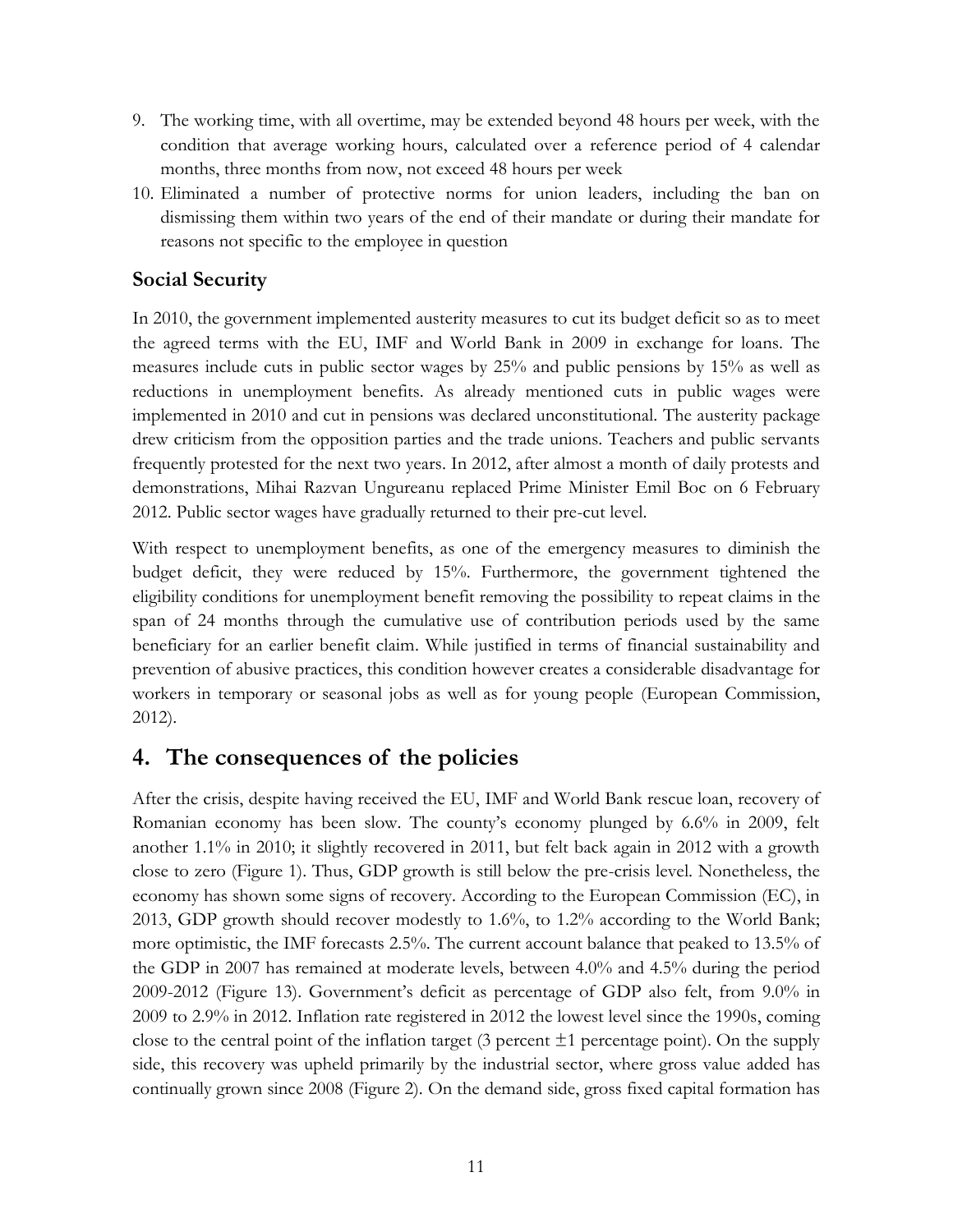contributed every year to the real GDP increase since 2009 (Figure 7). Consumer demand has also remained at high levels and government expenditure as percentage of GDP increased in 2012 respect to the previous year. Exports have increased; however, imports growth has been slightly faster, so contribution of net exports to real GDP has been negative. It is difficult to say how much of this recovery is due to the policies adopted by the government; undoubtedly, austerity measures help to restore market confidence, to keep banking system stability and lower inflation. However, foreign investors one of the main engines of economic growth before the crisis, have not returned to Romania; FDI as percentage of GDP remain well below pre-crisis levels (Figure 3), and domestic demand might be not enough to keep the modest recovery.

Labour market recovery has also been slow. After three years increasing, in 2012 despite cuts in public sector employment, unemployment rate declined. However, overall job creation was limited as the improvement in regular employment was counterbalanced by a negative job trend among the self-employed (European Commission, 2013). Moreover, labour productivity stagnated and long-term unemployment increased. Consequently, employment is expected not to recover significantly in the short-term. Active labour market measures have been criticized for being small and neither well designed nor well targeted. For instance, labour inspectors have discovered that exemptions from the payment of social security is widely used as a cover for undeclared work with employers accessing the scheme and then calling workers to their workplaces on a regular basis (International Labour Organization and World Bank, 2010). Regarding incentives to hire more workers, it is unclear as to what extent the measure has found application given both the state of public finances as well as the limited generation of new jobs (Ibid). Youth unemployment, currently at around 23%, is expected to be somewhat reduced but is to remain high. In 2013, public sector wage increases are expected to outstrip private sector wage growth due to the restoration of public wages following the 25% wage cut occurred in 2010 (European Commission, 2013).

As for changes in the labour code, some analyst says that they were necessary since the old regulation no longer met the economic and social realities of Romania. By making working relationships more flexible, the new labour code seeks to stimulate business environment and make Romanian economy more competitive. According to Lupu and Petrisor (2012) the old labour code of socialist origin, was rigid and unbalanced in favour of the employee; the new labour code is more balanced and responsive to market changes By contrast, social partners (employers and employees) opposed the changes. Alliance of the Employer Confederations of Romania (ACPR) – an umbrella organisation that brings together seven of the 12 employer organisations with national recognition – said that not even the employers could agree to some of the provisions of the new draft Labour Code. They claimed that it was drawn up under pressure from the Romanian–American Chamber of Commerce (RACC) and the Foreign Investors Council (FIC). In addition, the five national trade union confederations expressed in an open letter to the Prime Minister, Emil Boc that they will exclude themselves from all social dialogue committees, or from any other type of consultations in ministerial and county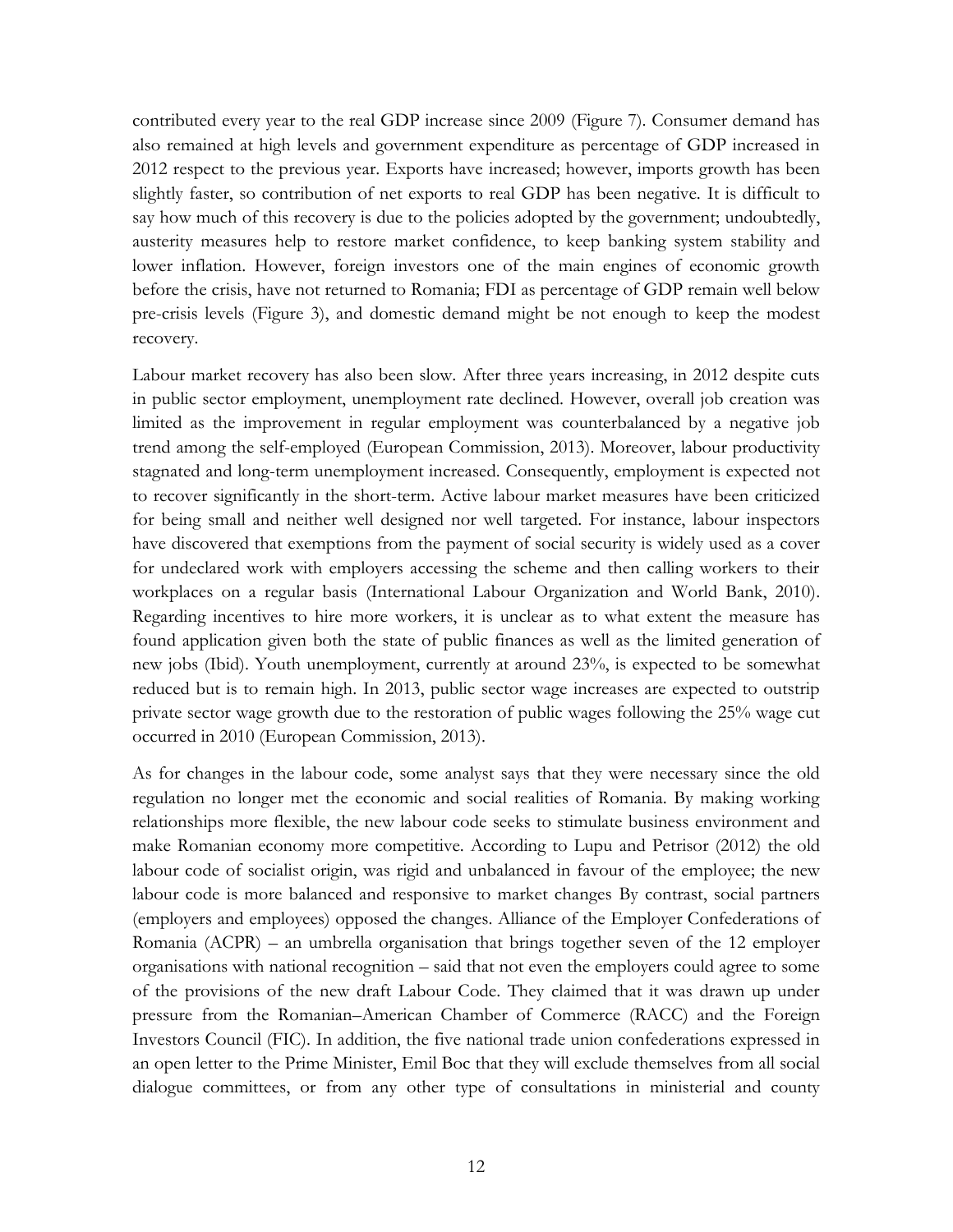committees, including the Economic and Social Council (CES) until the government stops treating the social partners like extras in a cast, with complete disregard for their proposals and demands. Both unions and employers shared the view that instead of making further amendments to the Labour Code, if the government wishes to improve the labour market of Romania, it should focus on amending the legislation governing employer and trade union issues, collective agreements, labour conflicts, the Labour Inspection Office and the labour courts (European Industrial Relations Observatory, 2011). In fact, employment generation has been limited under the rules of the new code; however, taking into account the poor performance of the economy and the delays in its implementation, is precipitated to draw conclusions about its effectiveness.

The failure to communicate with social partners largely explains why the Labour Code as well as the Act on Social Dialogue have been met with such resistance. The intricate tripartite dialogue has delayed collective bargaining and obstructed social partners from following the necessary procedures to regain their representativeness.

Not only labour market policies have been met with resistance, spending cuts, the condition for the EU/IMF/World Bank rescue, have been very unpopular among the population. As mentioned above, wave of protests followed cuts in public sector wages by 25% and other austerity measures, bringing on Prime Minister Resignation in 2012. The perception of the Romanian population about economic situation is still deteriorated. According to Eurobarometer survey form spring 2012, 90% of Romanians judged that the situation of the national economy was bad, and 57% that their financial situation was bad. Nonetheless, expectations about the future were more optimistic in Romania than in the EU average. On average 37% of Europeans considered that economic situation on the next year will be worse, compared to 25% in Romania. Despite inflation rate reduction, 48% of Romanians thought that the most important issue they are facing is inflation, above others like unemployment, financial situation, health and social security, this has been a usual concern in Romania since the communist regime fall. Regarding national institutions, 67% of respondents said that tend not to trust in the Government, this figure was 76% for the parliament.

#### **5. Conclusion**

The economic crisis found Romania with serious macroeconomic weaknesses that contributed to the fast spill over to the real economy, among them big current account imbalances and government deficits. The crisis arrival coincided with Parliamentary elections; therefore, the adoption of the most unpopular measures was delayed until 2010. Moreover, the pro-cyclical nature of Romanian fiscal policy prevented the adoption of measures to prepare the economy for the crisis. Accordingly, during the crisis the government was unable to cushion the economy downturn properly. The negative consequences for the labour market were reflected on higher unemployment and long-term unemployment rates, and the stagnation of productivity and real wages.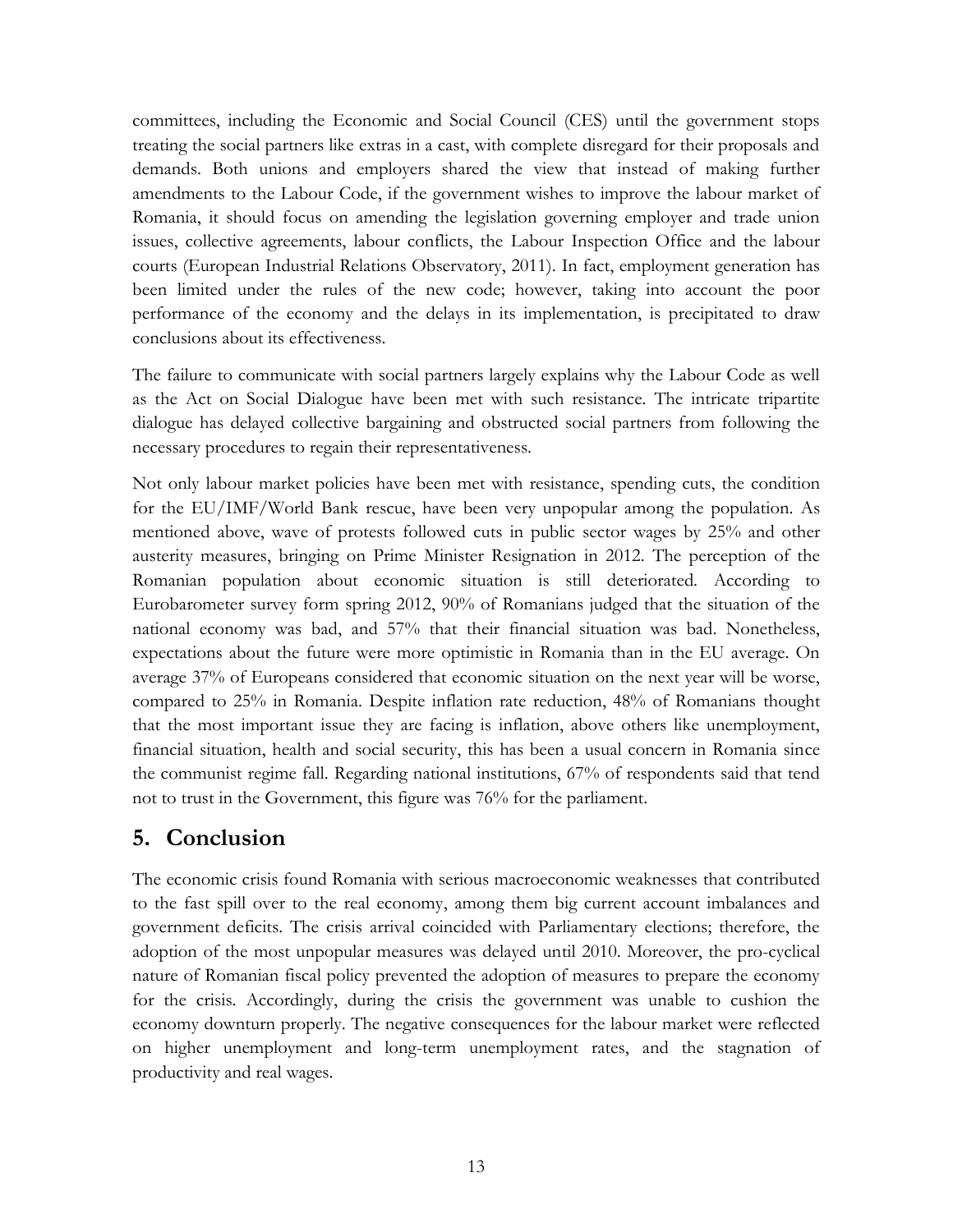The policy responses were largely influenced by the agreement signed with the EU, IMF and World Bank in exchange a rescue loan in 2009. Fiscal reforms focused on improving fiscal budget streamlining public wages and pensions, and making public enterprises more efficient. Monetary reform objective was bringing the inflation down to achieve financial stability and the gradual reduction of interest rates to stimulate the economy. In the labour market, the government adopted at the beginning of 2010 a set of measures aimed at increase labour demand. Moreover, despite budgetary restrictions, the government adopted active labour market policies. In addition, in order to make working relationships more flexible, two pieces of legislation of major importance for industrial relations in Romania were passed in 2011, an amended version of the Labour Code, and the Social Dialogue Act.

In the crisis aftermath, recovery of Romanian economy has been slow. It is difficult to assess the impact of the policies adopted. Certainly, austerity measures help to restore market confidence, to keep banking system stability and lower inflation. However, the modest recovery has been mainly driven by domestic demand, while FDI the main engine of economic growth before the crisis, remains at low levels.

Likewise, labour market recovery has been slow. Employment creation in 2012 was counterbalanced by a negative job trend among self-employed. Moreover, labour productivity stagnated and long-term unemployment increased. Within this panorama, employment is expected not to recover significantly in the short-term. The new Labour Code and the Social Dialogue Act have been place of heated debate between the government, employers and employees. Both pieces of legislation have been met with strong resistance. The failure of the government to communicate with social partners largely explains this situation. The intricate tripartite dialogue has delayed the implementation of the measures proposed by these laws. Therefore is precipitated to draw conclusions about its effectiveness.

#### **Works Cited**

BBC (2012) *Country Profiles.* [Online] Available at: http://news.bbc.co.uk/2/hi/europe/country\_profiles/1057466.stm [Accessed 8 April 2013].

Boboc, C. (2011) Romanian Labour Marlet: vulnerable persons and vulnerabilities. *Revista Română de Statistică,* Volume 5, pp. 57-70.

Cindrea, I. (2007) The Crisis on the Labor Market in Romania. *Theoretical and Applied Economics,*  4(509), pp. 25-28.

Clauwaert, S. & Schömann, I. (2012) *The crisis and national labour law reforms: a mapping exercise,*  Brussels: European Trade union Institute.

Clauwaert, S. & Schömann, I. (2013) *The crisis and national labour law reforms: a mapping exercise. Country report: Romania,* Brussels: European Trade Union Institute.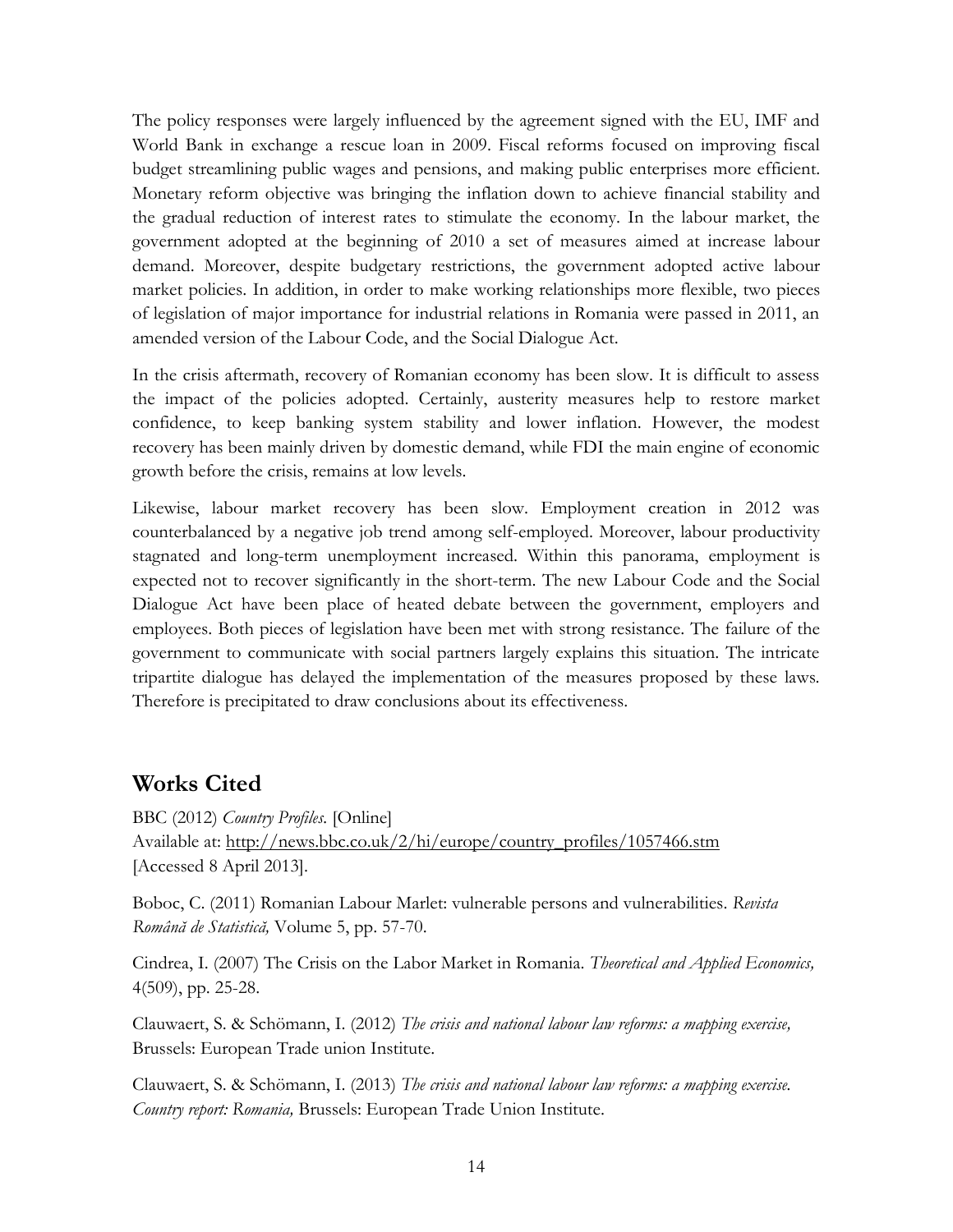European Commission (2012) *Eurobarometer.* [Online] Available at: http://ec.europa.eu/public\_opinion/archives/eb\_arch\_en.htm [Accessed 9 April 2013].

European Commission (2012) *Labref.* [Online] Available at: http://ec.europa.eu/economy\_finance/indicators/economic\_reforms/labref/result.cfm [Accessed 10 April 2013].

European Commission (2013) *Winter Economic Forecast 2013: Romania,* s.l.: European Commission.

European Industrial Relations Observatory (2011) *New legislative initiative to amend Labour Code.*  [Online]

Available at: http://www.eurofound.europa.eu/eiro/2010/12/articles/ro1012039i.htm [Accessed 9 April 2013].

European Industrial Relations Observatory (2012) *Social partners opt out of social dialogue in protest at new legislation.* [Online]

Available at: http://www.eurofound.europa.eu/eiro/2011/12/articles/ro1112019i.htm [Accessed 8 April 2013].

European Labour Law Network (2011) *National Labour Law Latest Country Reports.* [Online] Available at:

http://preview.labourlawnetwork.eu/national\_labour\_law\_latest\_country\_reports/national\_le gislation/legislative\_developments/prm/109/v\_\_detail/id\_\_1428/category\_\_29/index.html [Accessed 07 April 2013].

European Labour Law Network (2012) *National Labour Law Latest Country Reports.* [Online] Available at:

http://www.labourlawnetwork.eu/national\_labour\_law\_latest\_country\_reports/national\_legisl ation/legislative\_developments/prm/109/v\_\_detail/id\_\_2816/category\_\_29/index.html [Accessed 07 April 2013].

International Labour Organization and World Bank (2010) *The ILO/World Bank Inventory of policy responses to the global financial and economic crisis of 2008.* [Online] Available at: http://www.ilo.org/dyn/crisis-inventory/f?p=17030:2:2616340753713680::::: [Accessed 9 April 2013].

International Monetary Fund (2009) *IMF Survey Magazine.* [Online] Available at: http://www.imf.org/external/pubs/ft/survey/so/2009/int050409a.htm [Accessed 08 April 2013].

Kolev, A. & Saget, C. (2005) Understanding youth labour market disadvantage: Evidence from south-east Europe. *International Labour Review,* 144(2), pp. 161-187.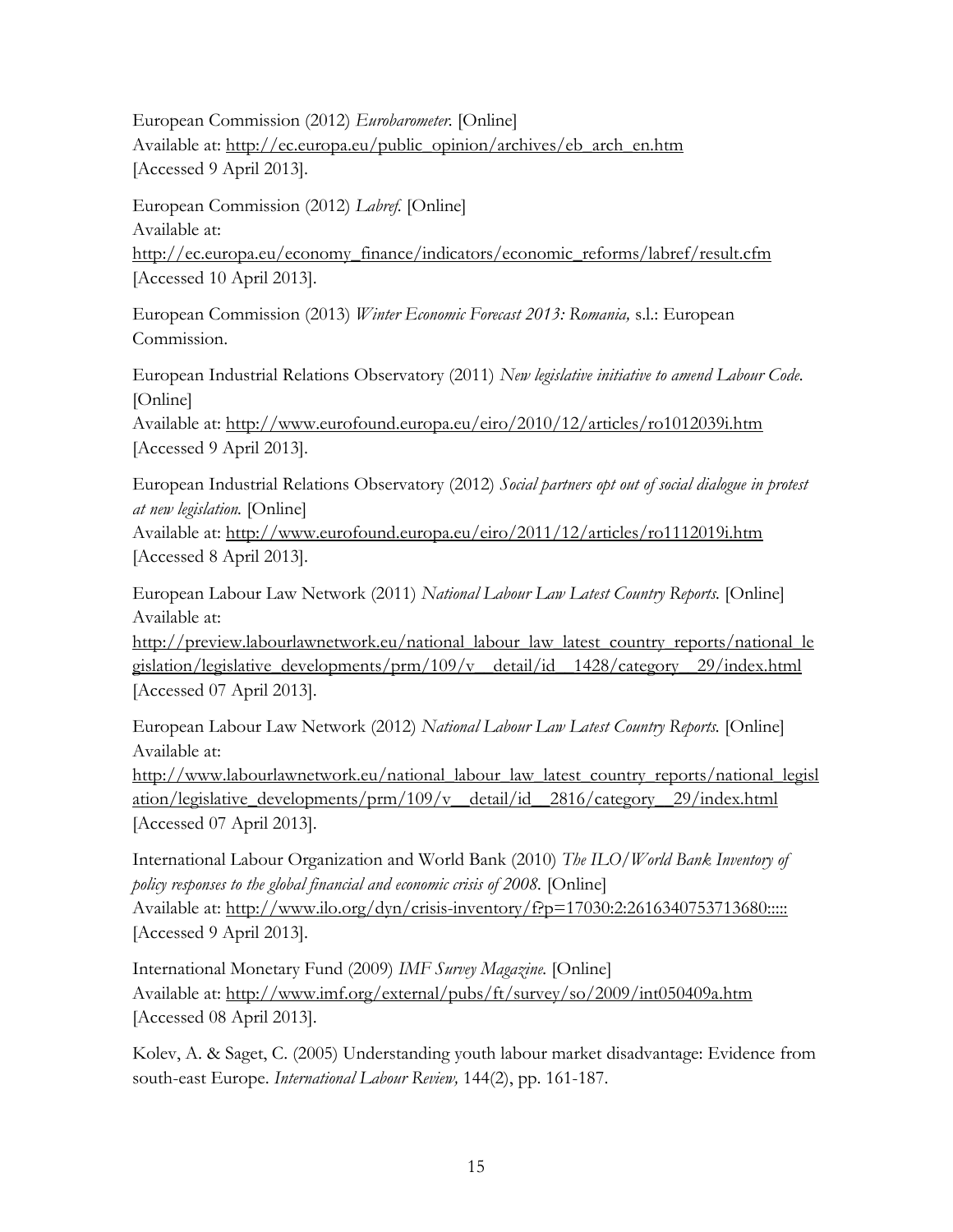Lupu, D. & Petrisor, M.-B. (2012) *The New Romanian Labor Code and EU Comparative View,* s.l.: Social Science Research Network.

National Bank of Romania (2007) *Annual Report,* Bucharest: National Bank of Romania.

National Bank of Romania (2008) *Annual Report,* Bucharest: National Bank of Romania.

National Bank of Romania (2009) *Annual Report,* Bucharest: National Bank of Romania.

Trif, A. (2013) Romania: collective bargaining institutions under attack. *Transfer: European Review of Labour and Research,* 19(2), pp. 227-237.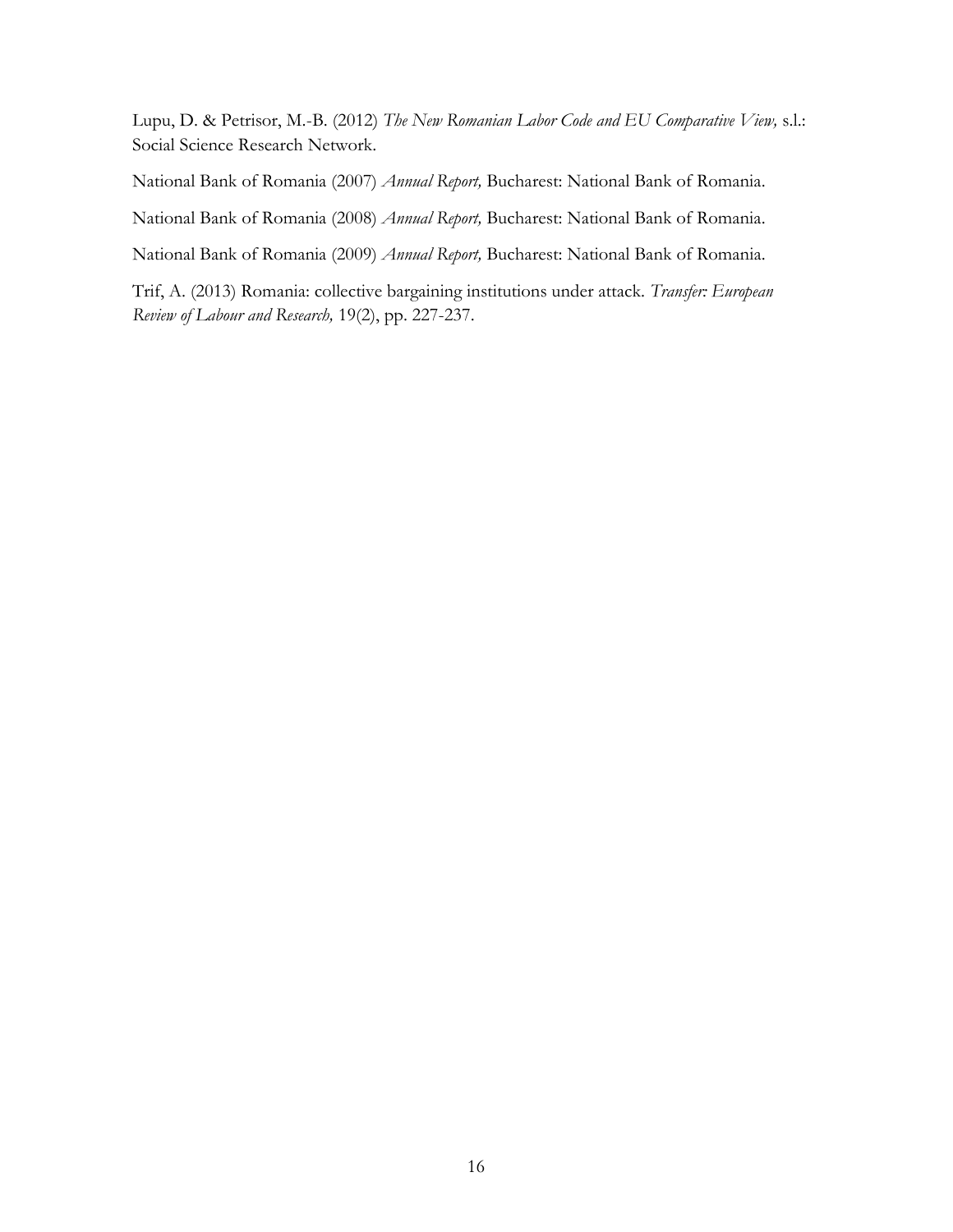# **6. Data Appendix**

# **Figure 1: GDP Growth**



Source: Romanian National Institute for Statistic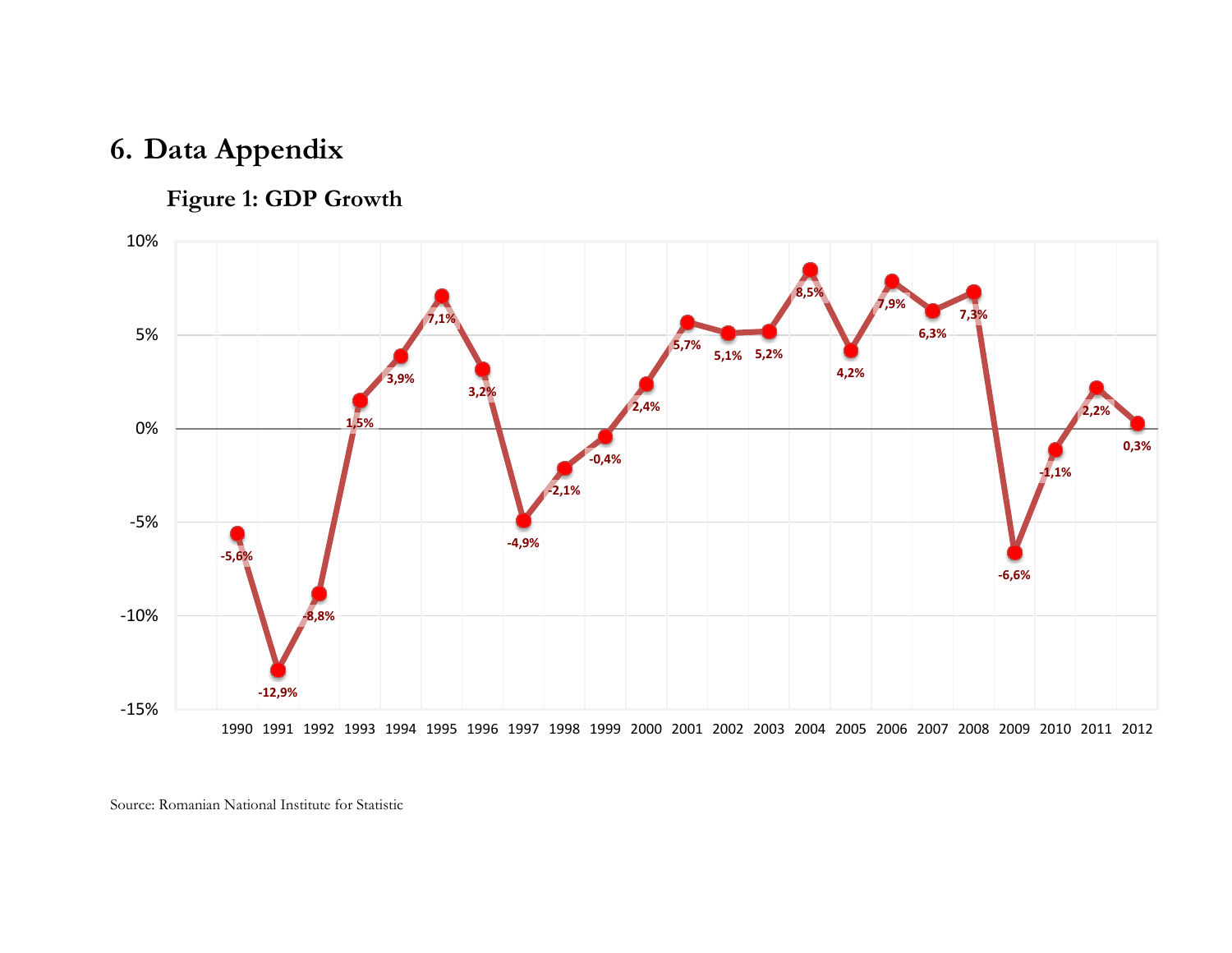

### **Figure 2: Evolution of the GDP Distributions by Sector**

Source: Romanian National Institute for Statistics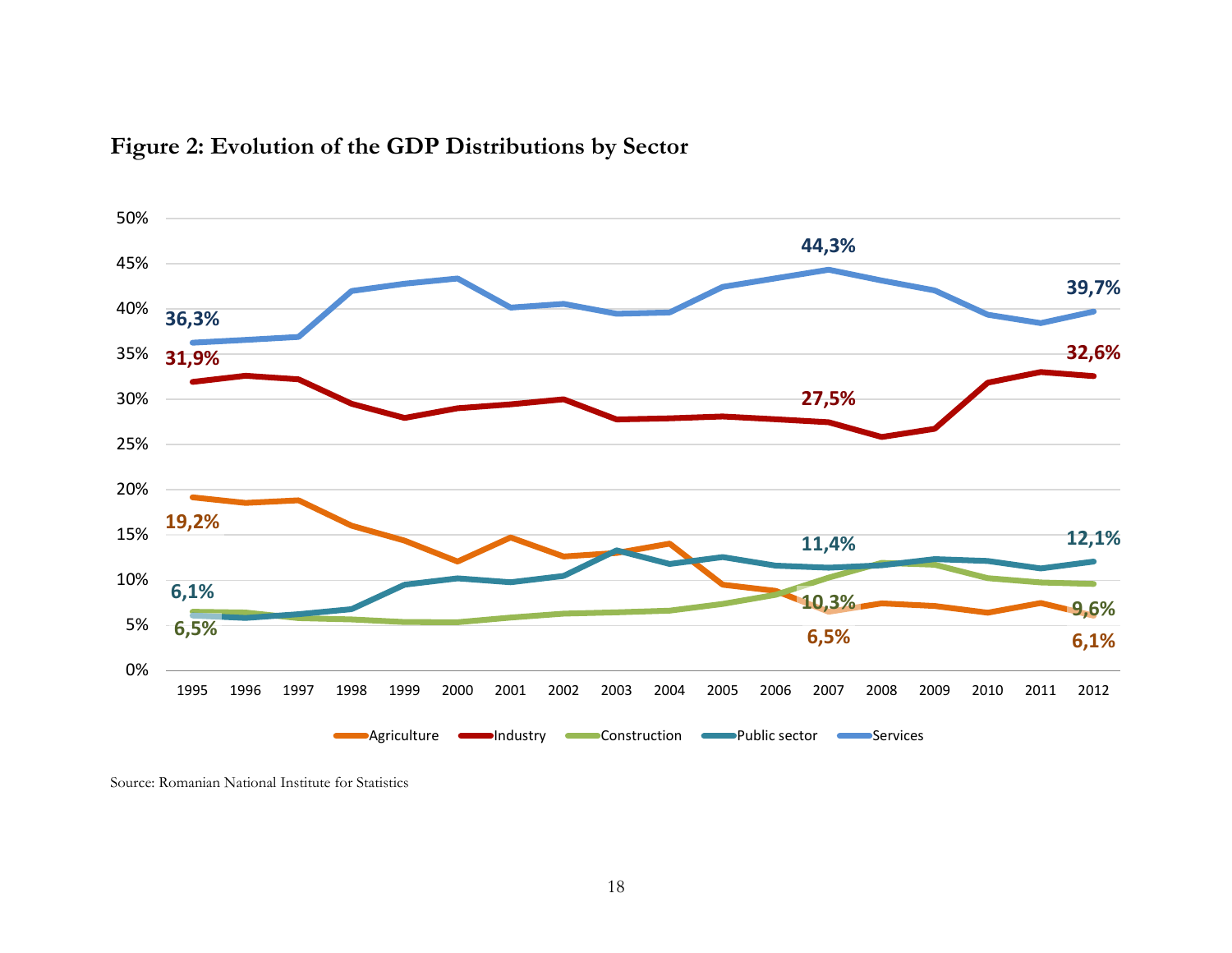



Source: World Bank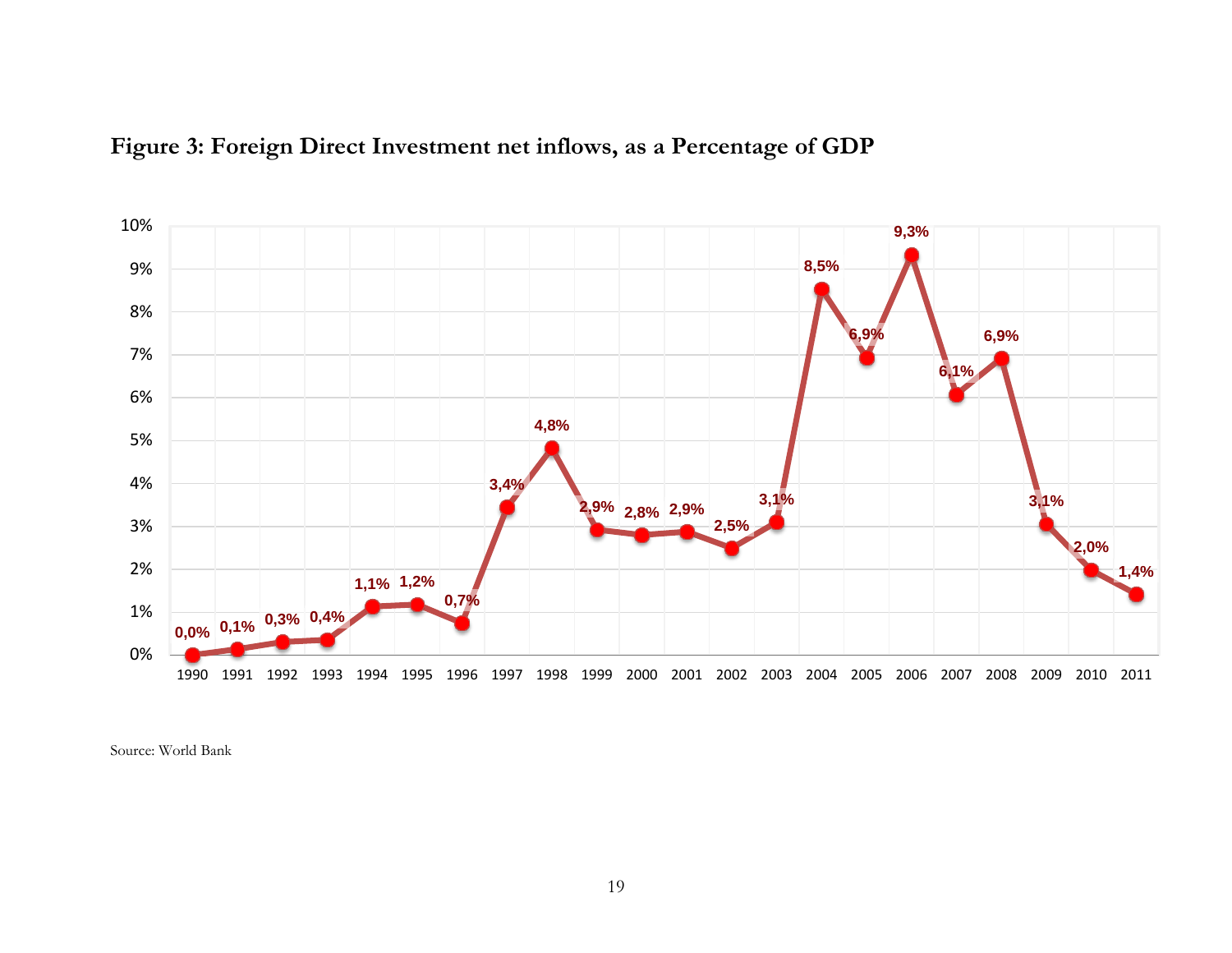



Source: Romanian National Institute for Statistics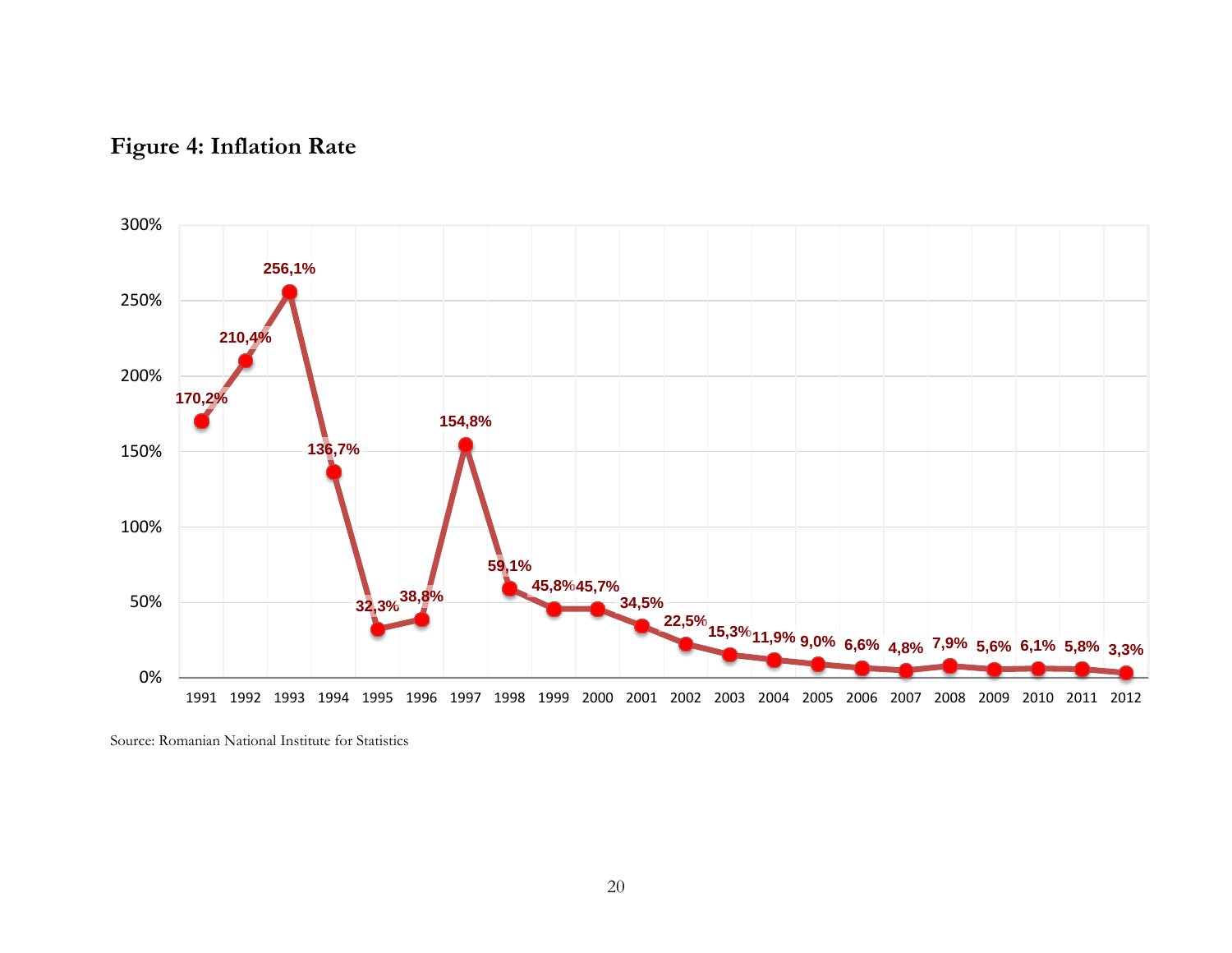

# **Figure 5: Gini Coefficient**

Source: Eurostat

Note: break in time series Romania in 2007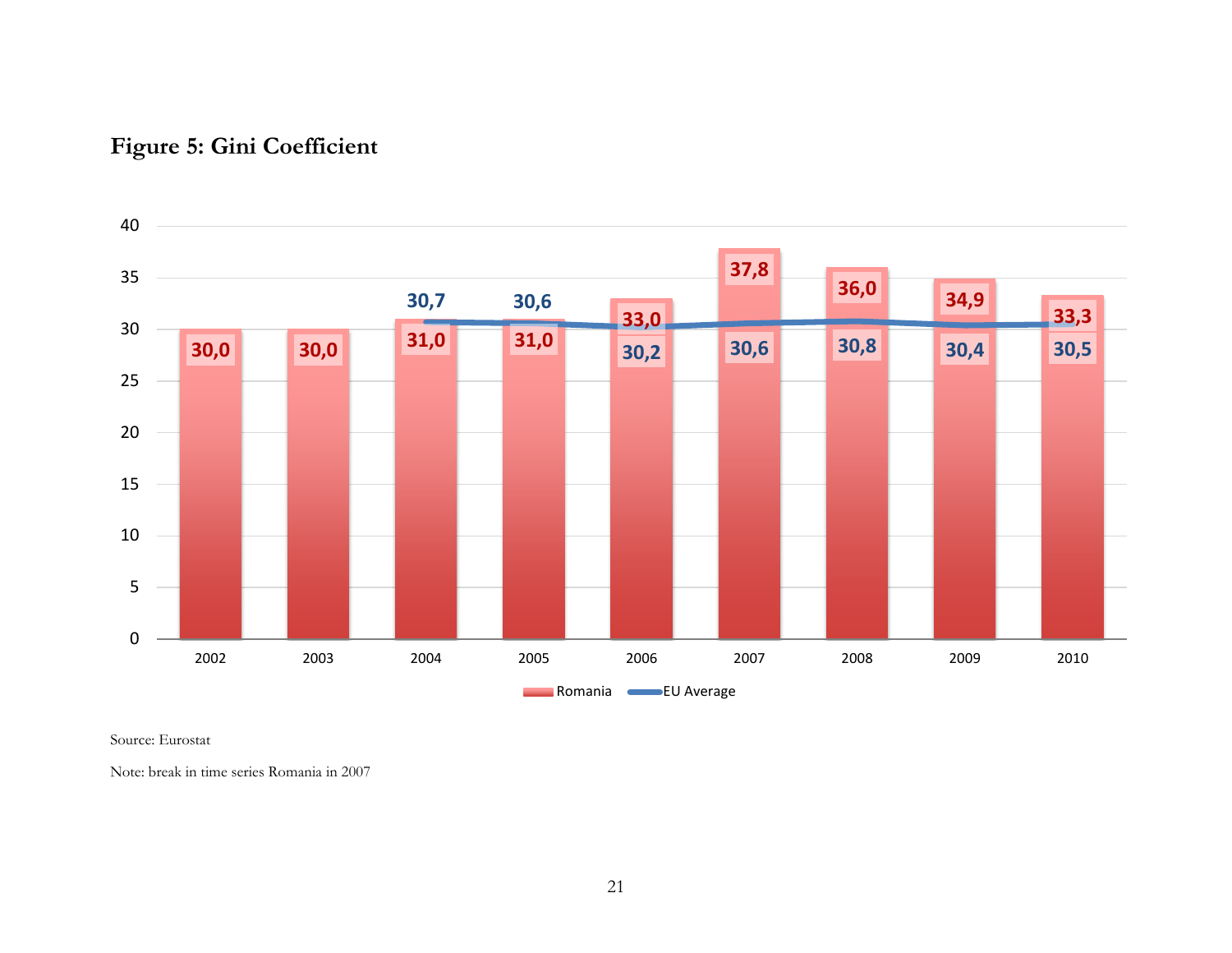



Source: Romanian National Institute for Statistics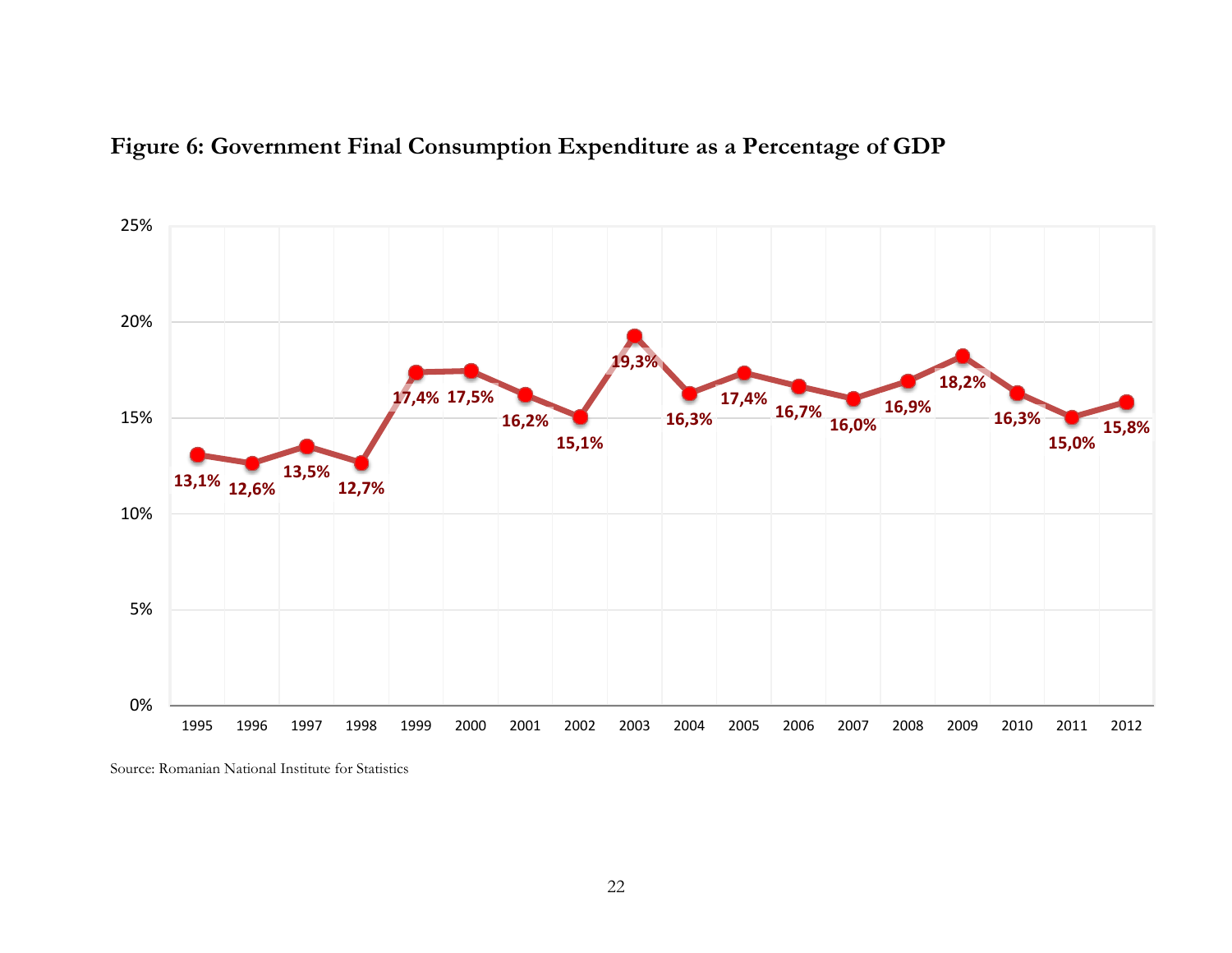

### **Figure 7: Gross Capital Formation as a Percentage of GDP**

Source: Romanian National Institute for Statistics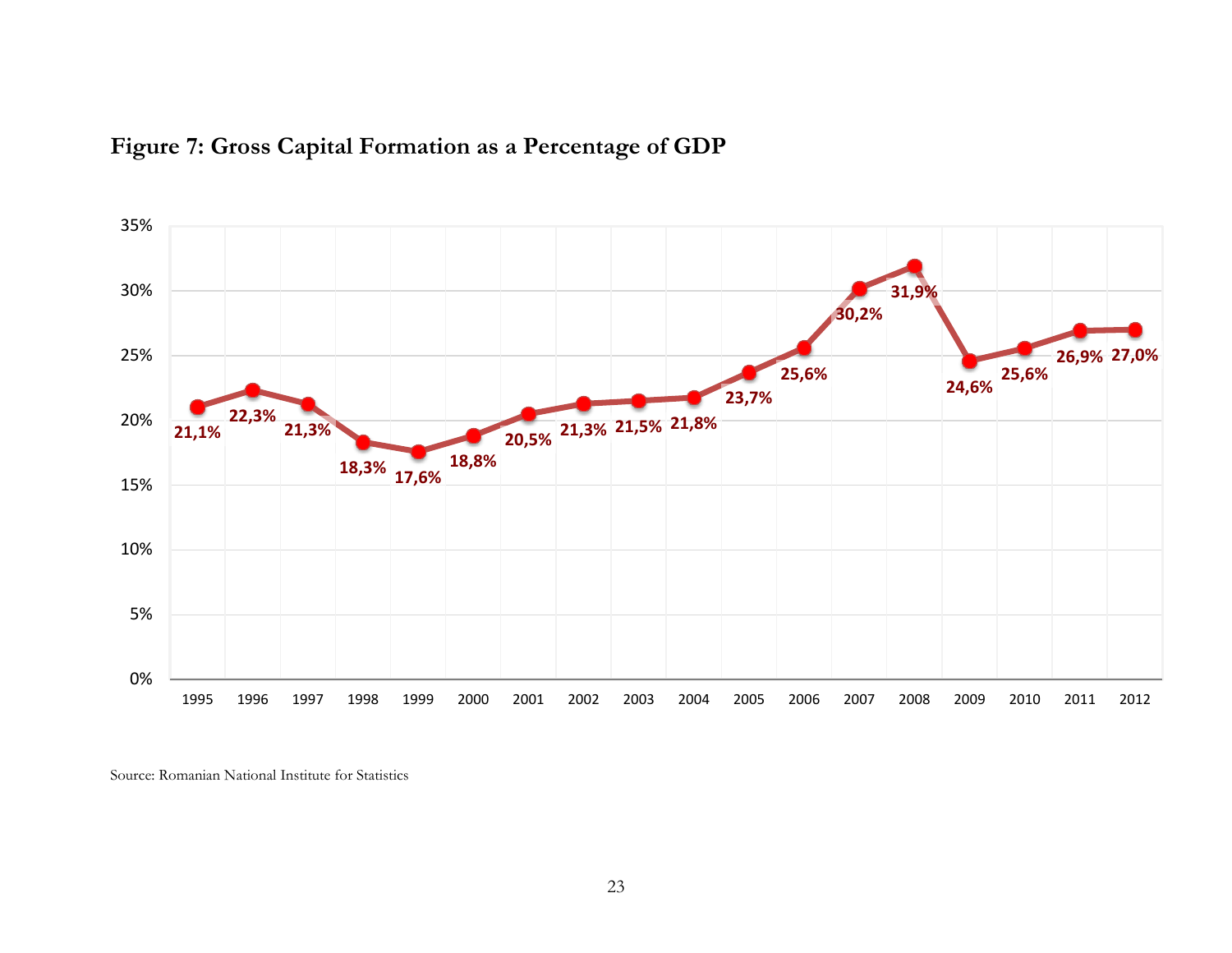

### **Figure 8: Household Final Consumption Expenditure as a Percentage of GDP**

Source: Romanian National Institute for Statistics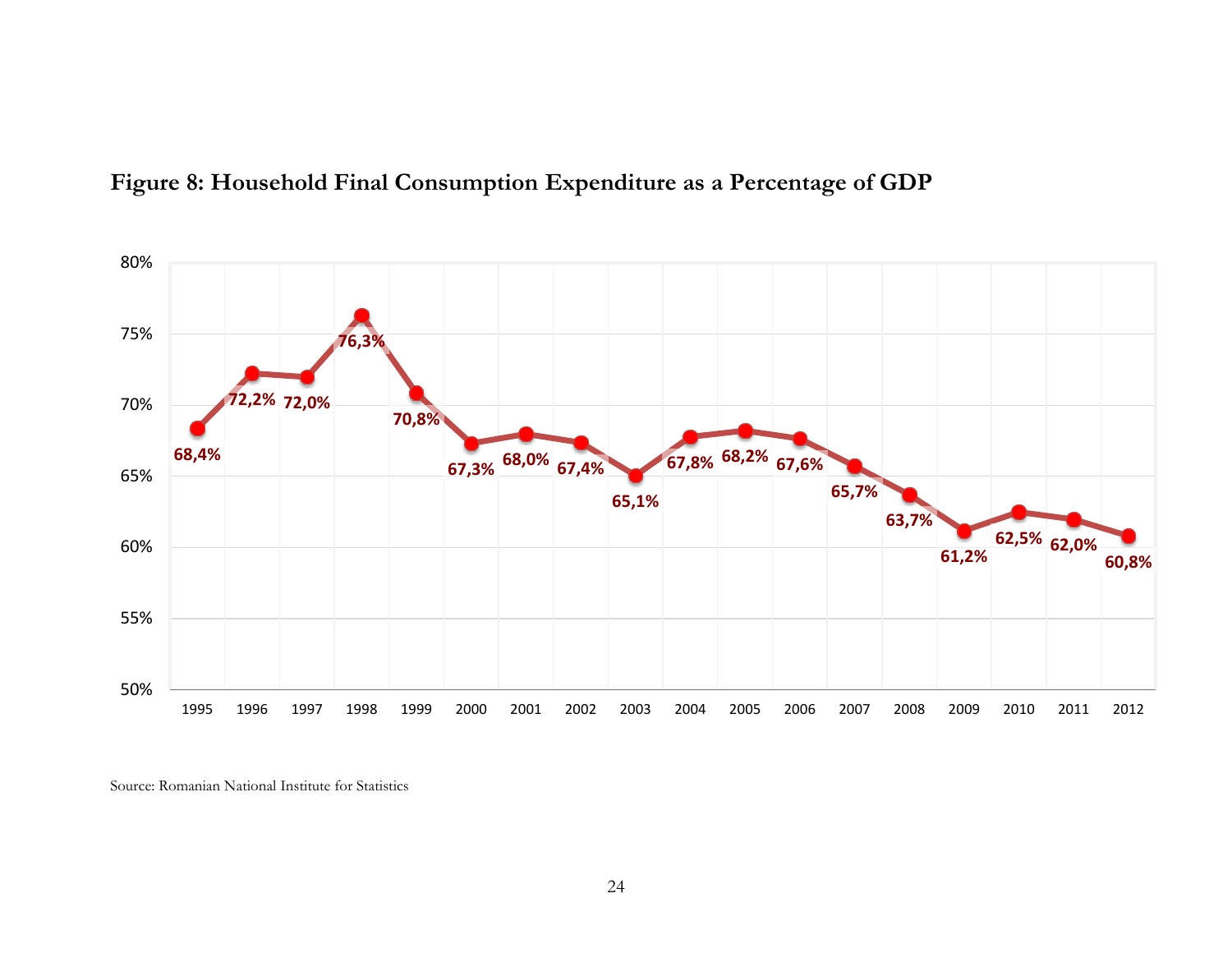

# **Figure 9: External Debt Stock as a Percentage of GNI**

Source: World Bank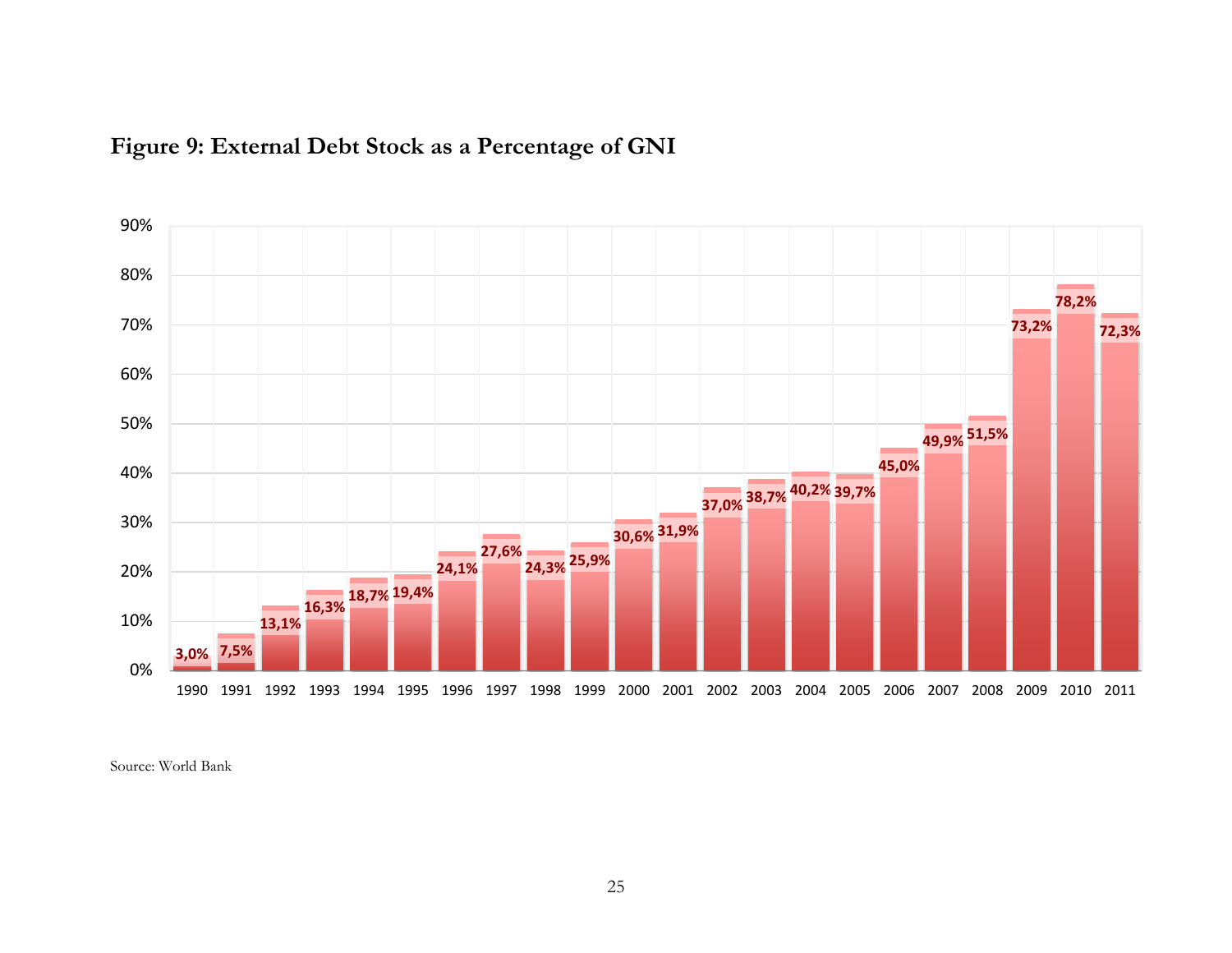

# **Figure 10: Government Debt as a Percentage of GDP**

Source: International Monetary Fund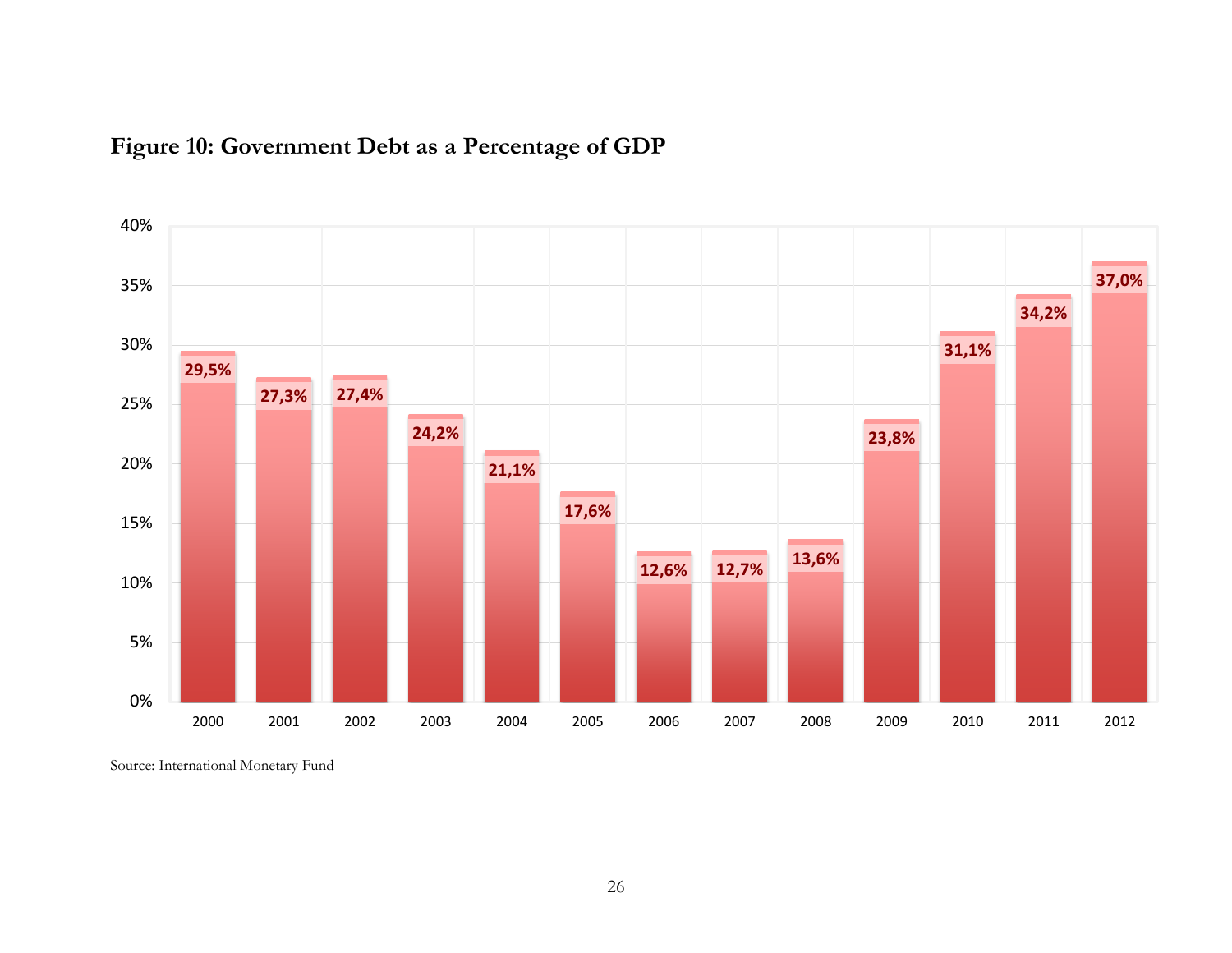

**Figure 11: General Government Deficit as a Percentage of GDP**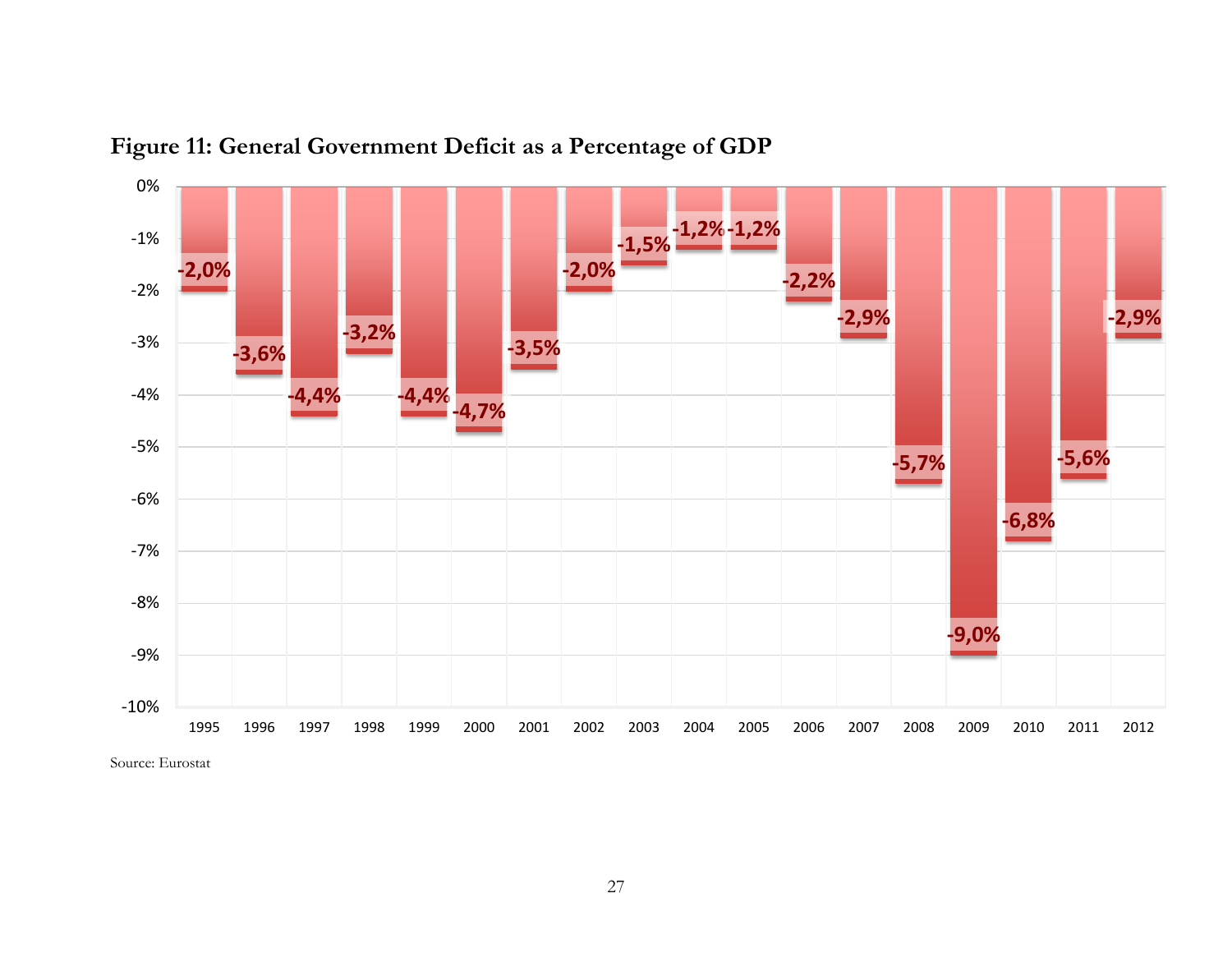

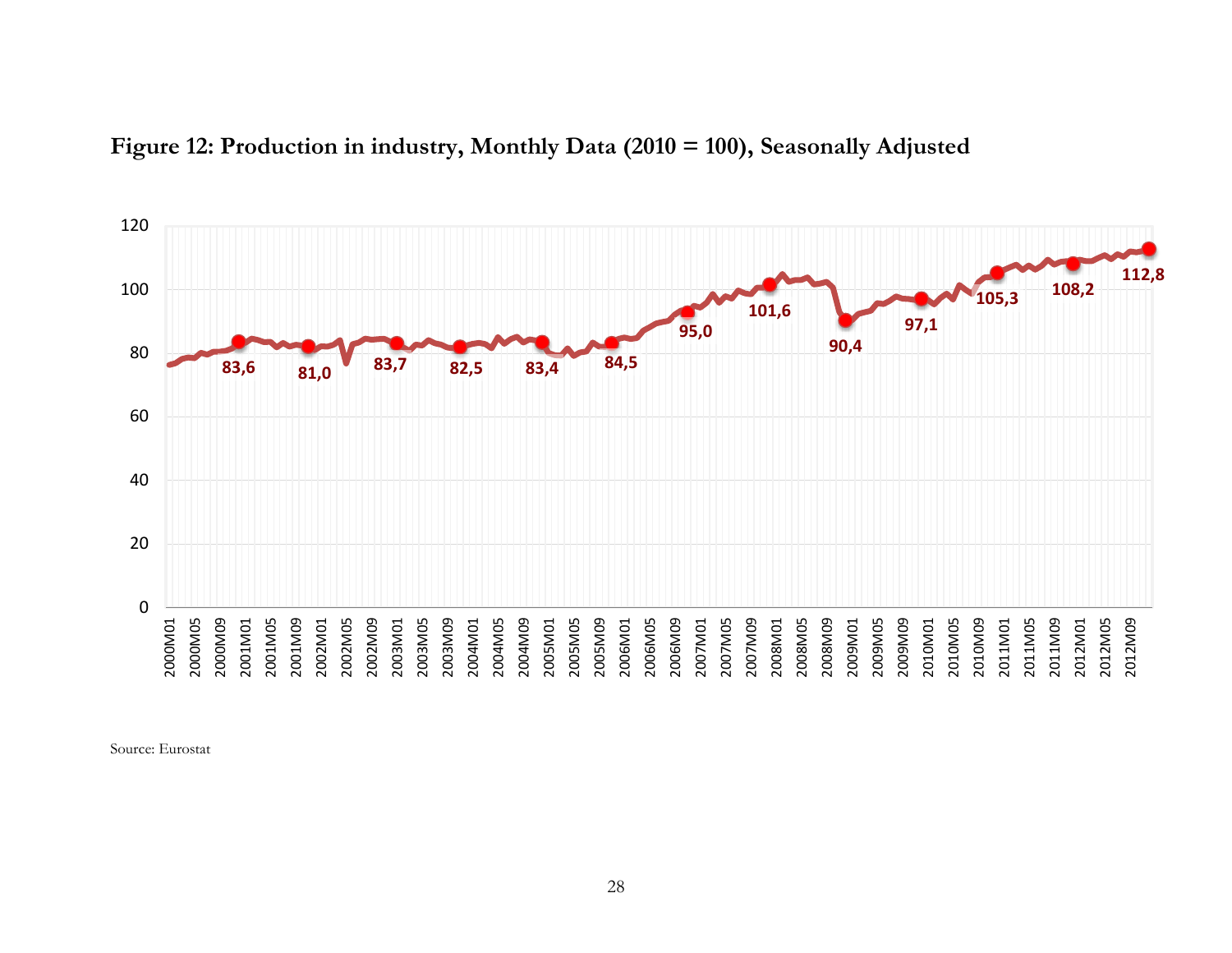



Source: Romanian National Institute for Statistics for exports and GDP, Eurostat for current account balance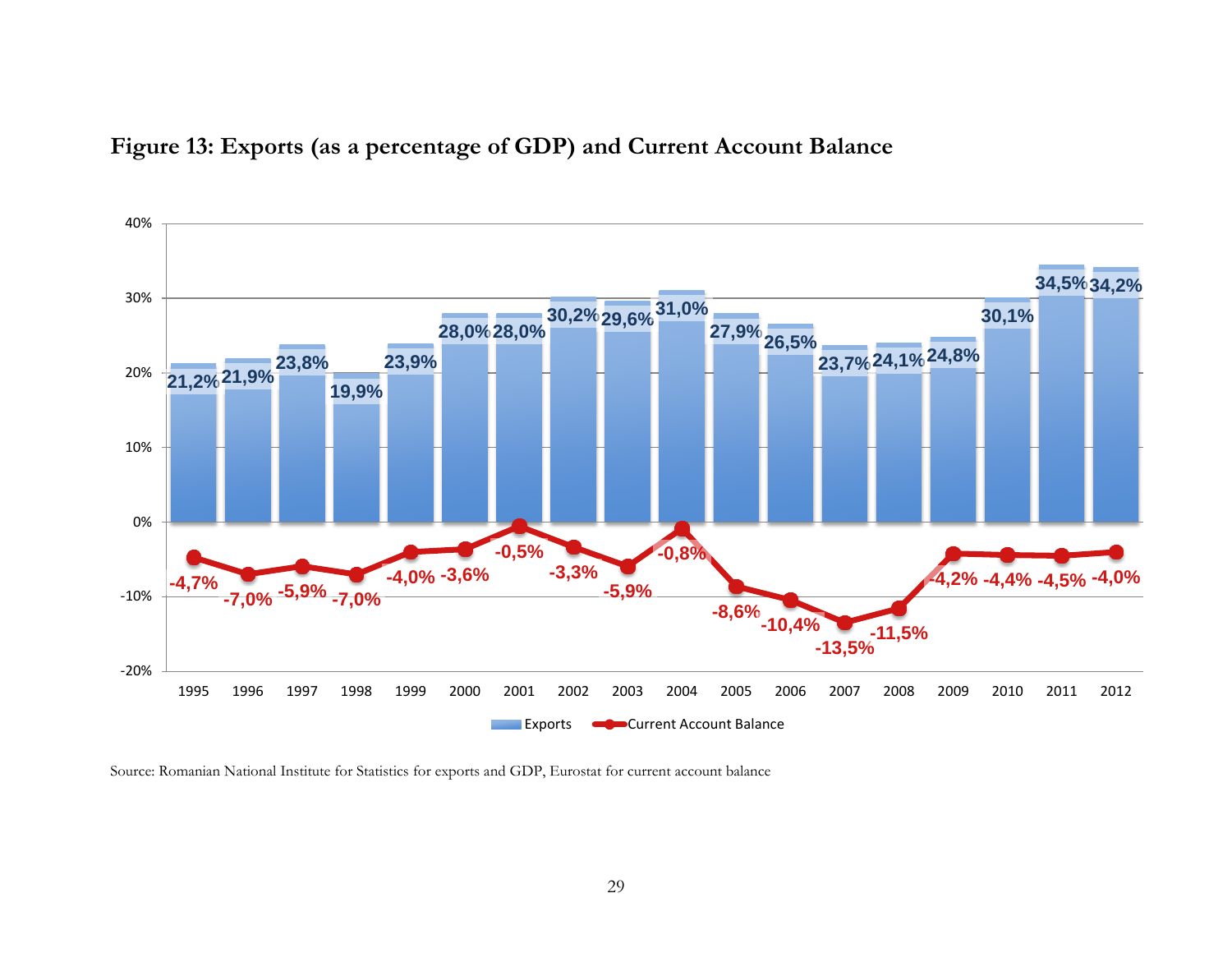

# **Figure 14: Unemployment Rate**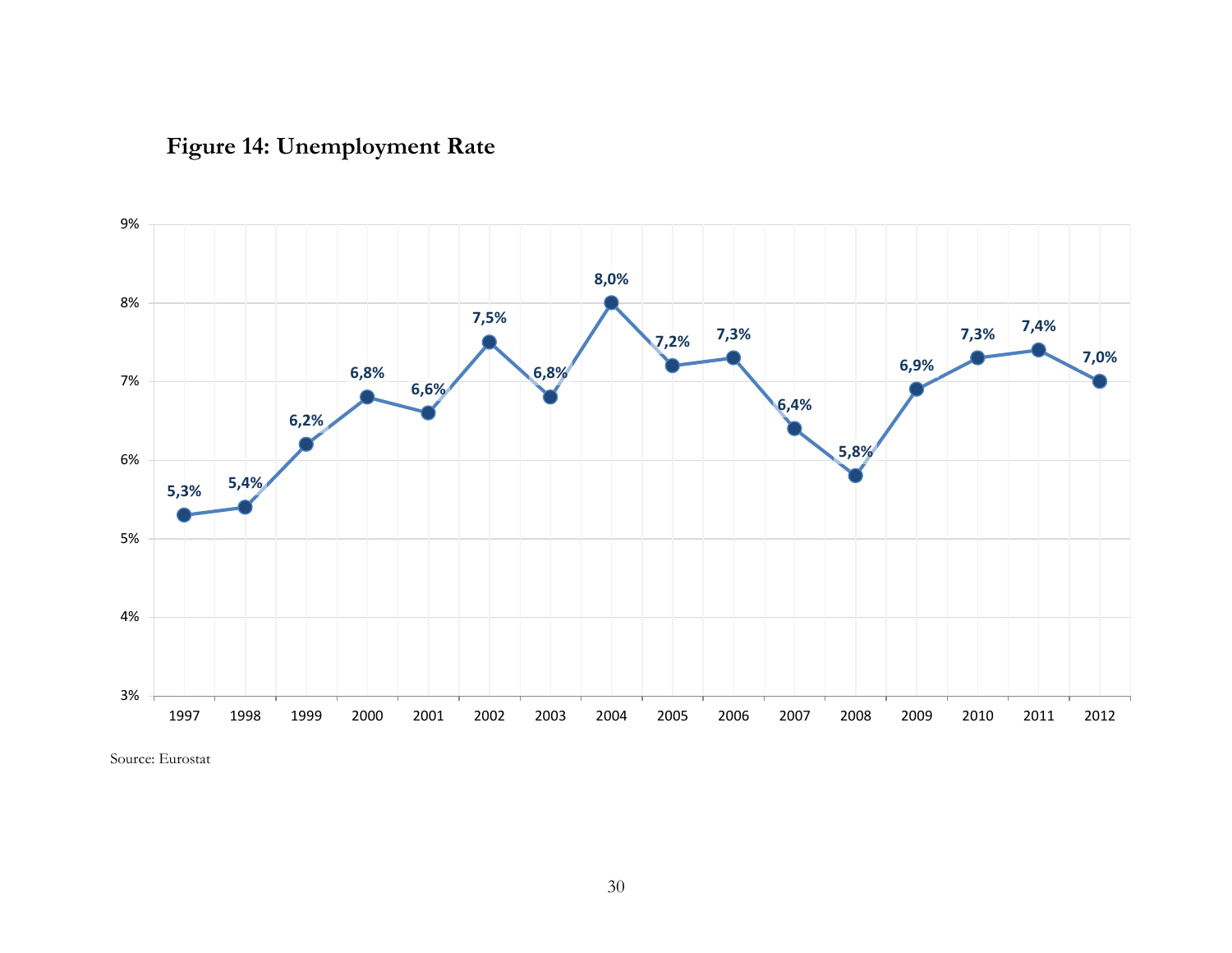

# **Figure 15: Labour Participation Rate**

Source: Eurostat

Note: break in time series in 2002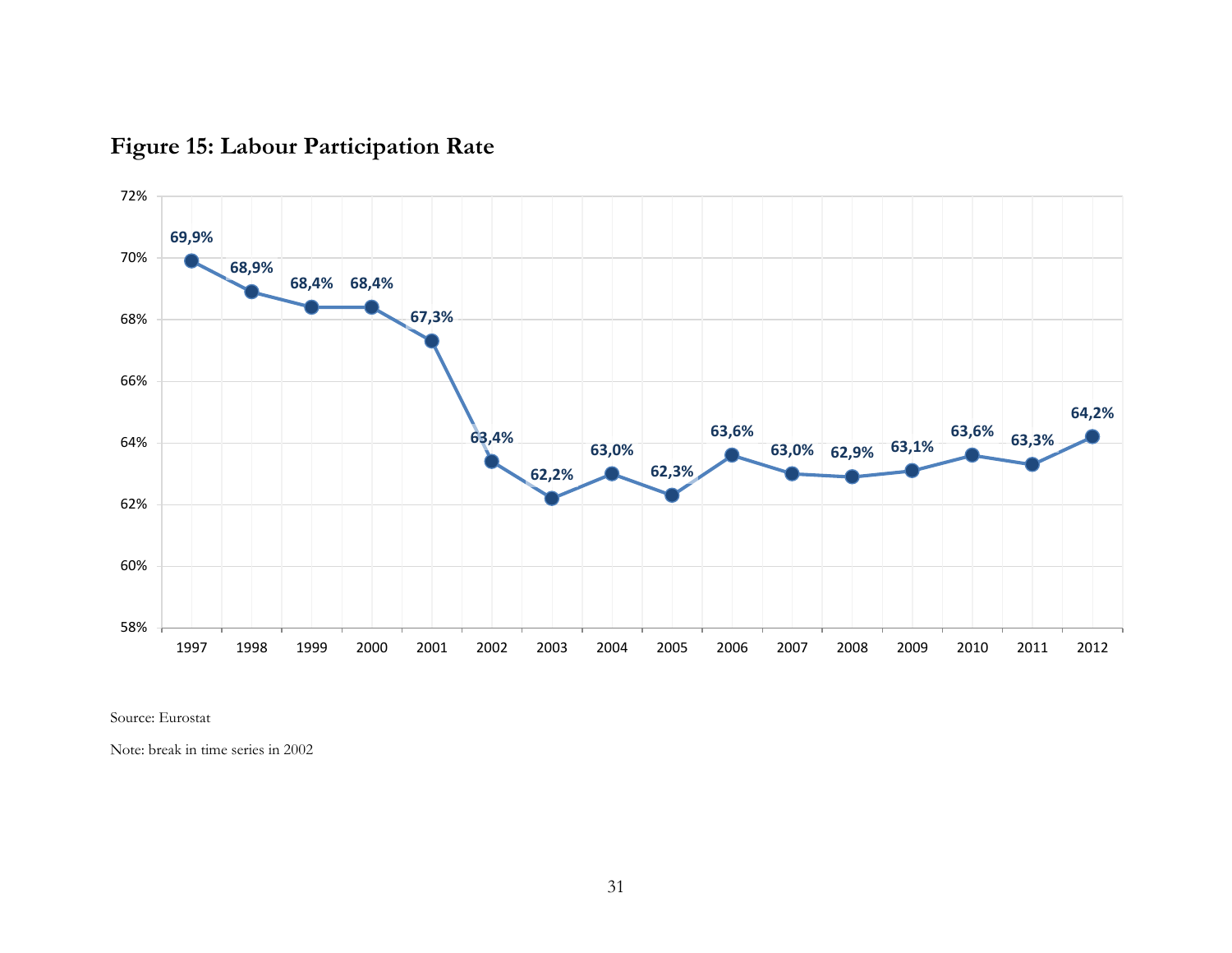

### **Figure 16: Long-Term Unemployment as a Percentage of Total Unemployment**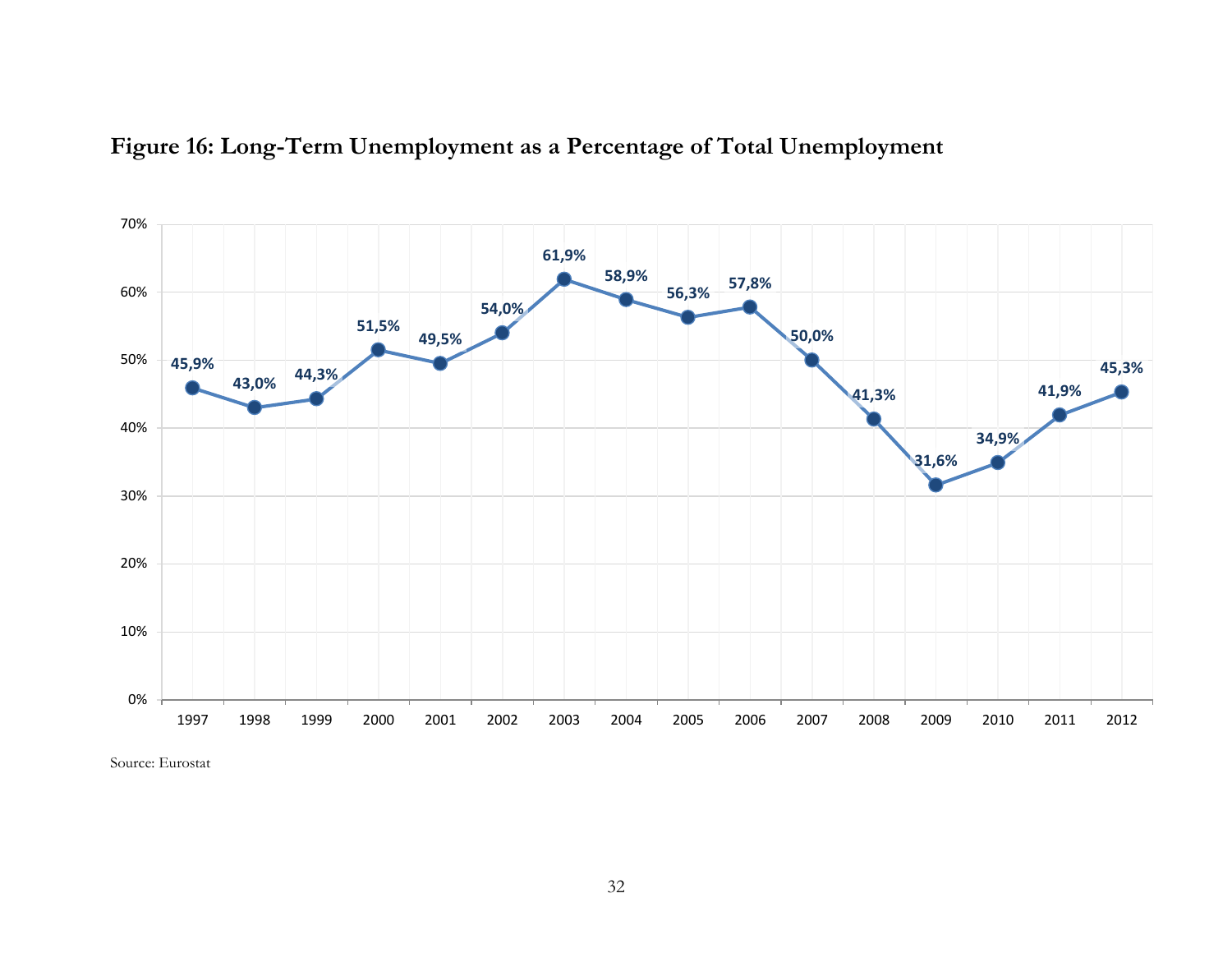

# **Figure 17: Youth (15-24) Unemployment Rate**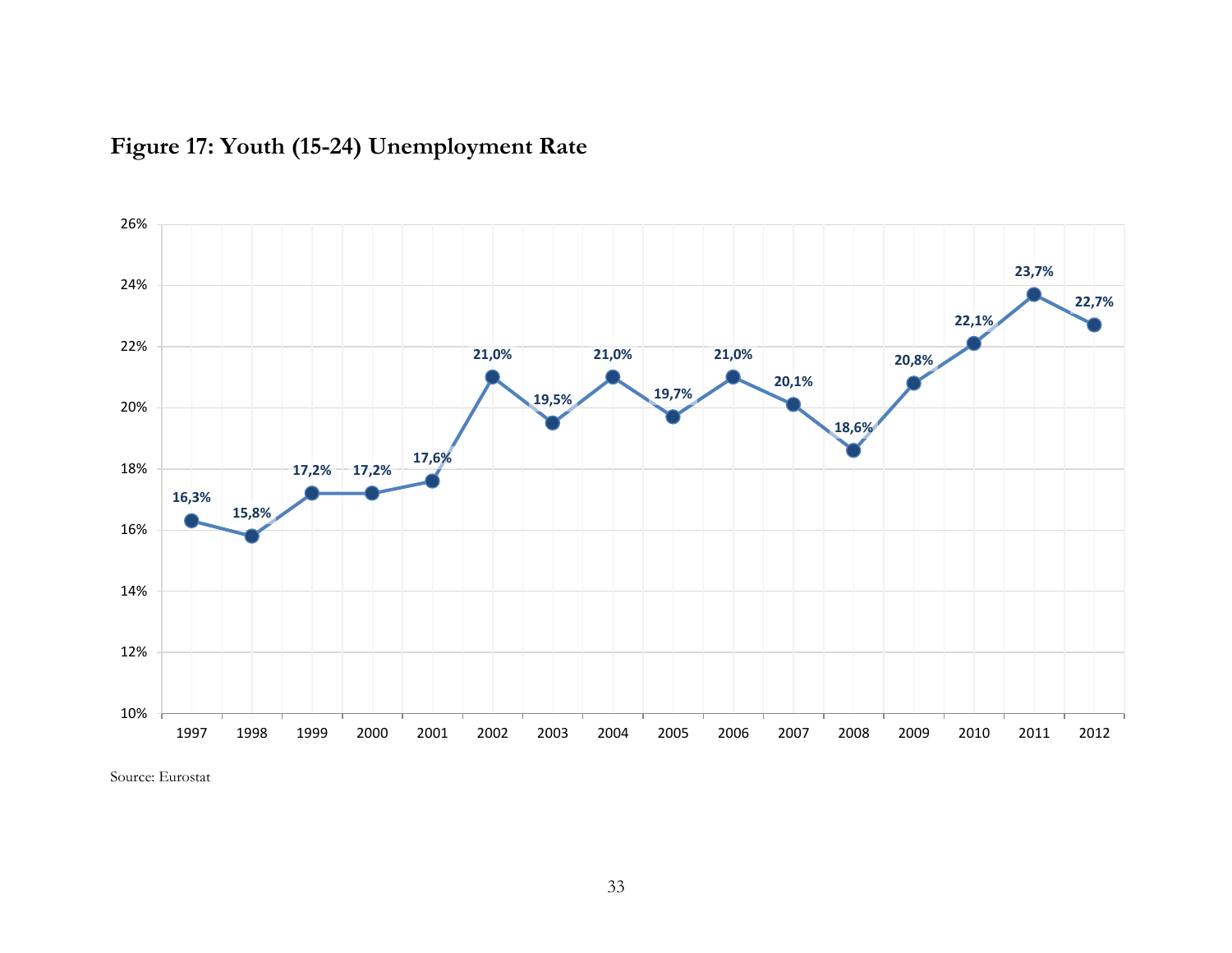

### **Figure 18: Evolution of Real and Nominal Wages**

Source: Romanian National Institute of Statistics, Eurostat for RON/EUR exchange rate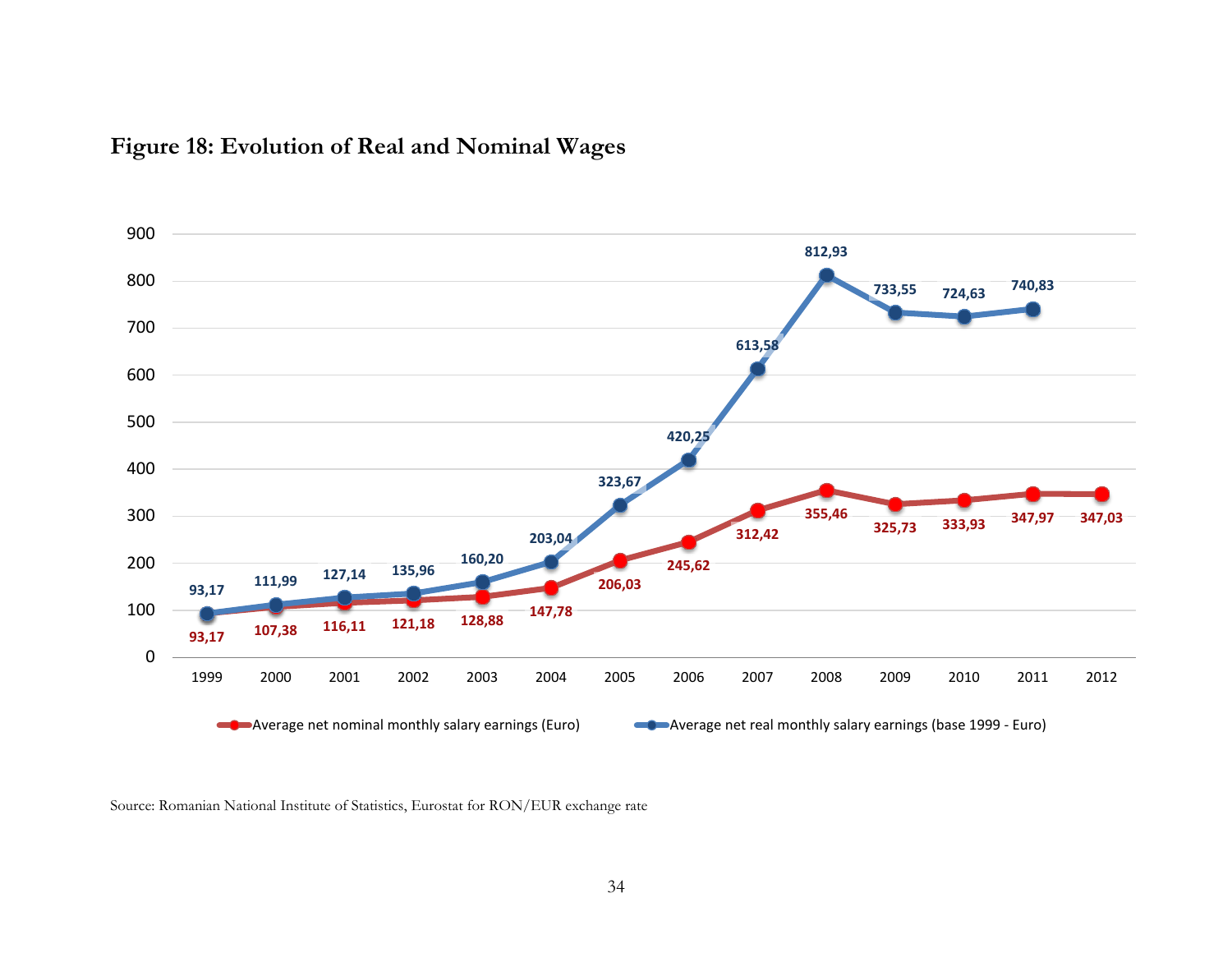

### **Figure 19: Employment Rate by the Highest Level of Education Attained**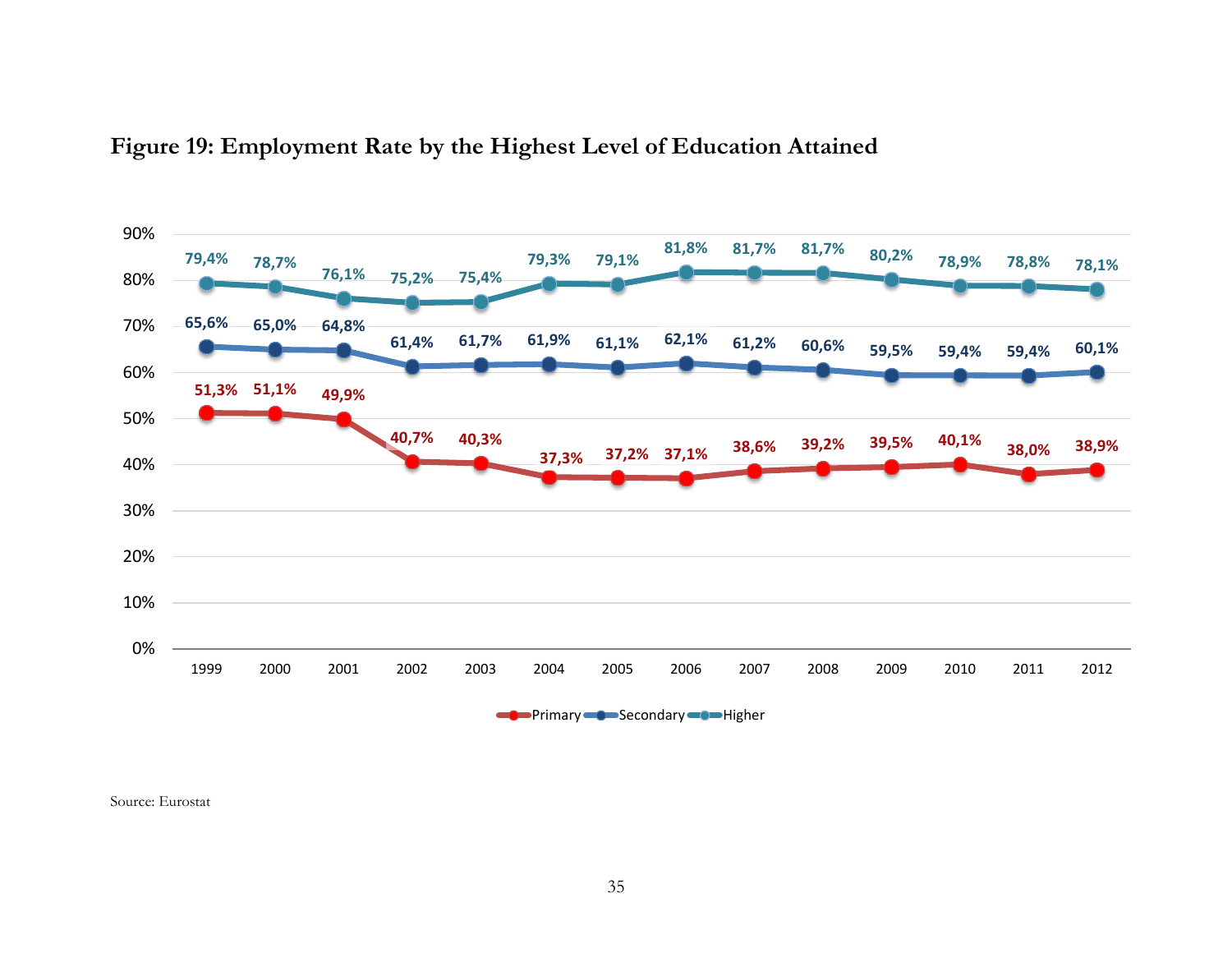

# **Figure 20: Unemployment Rate by Sex**